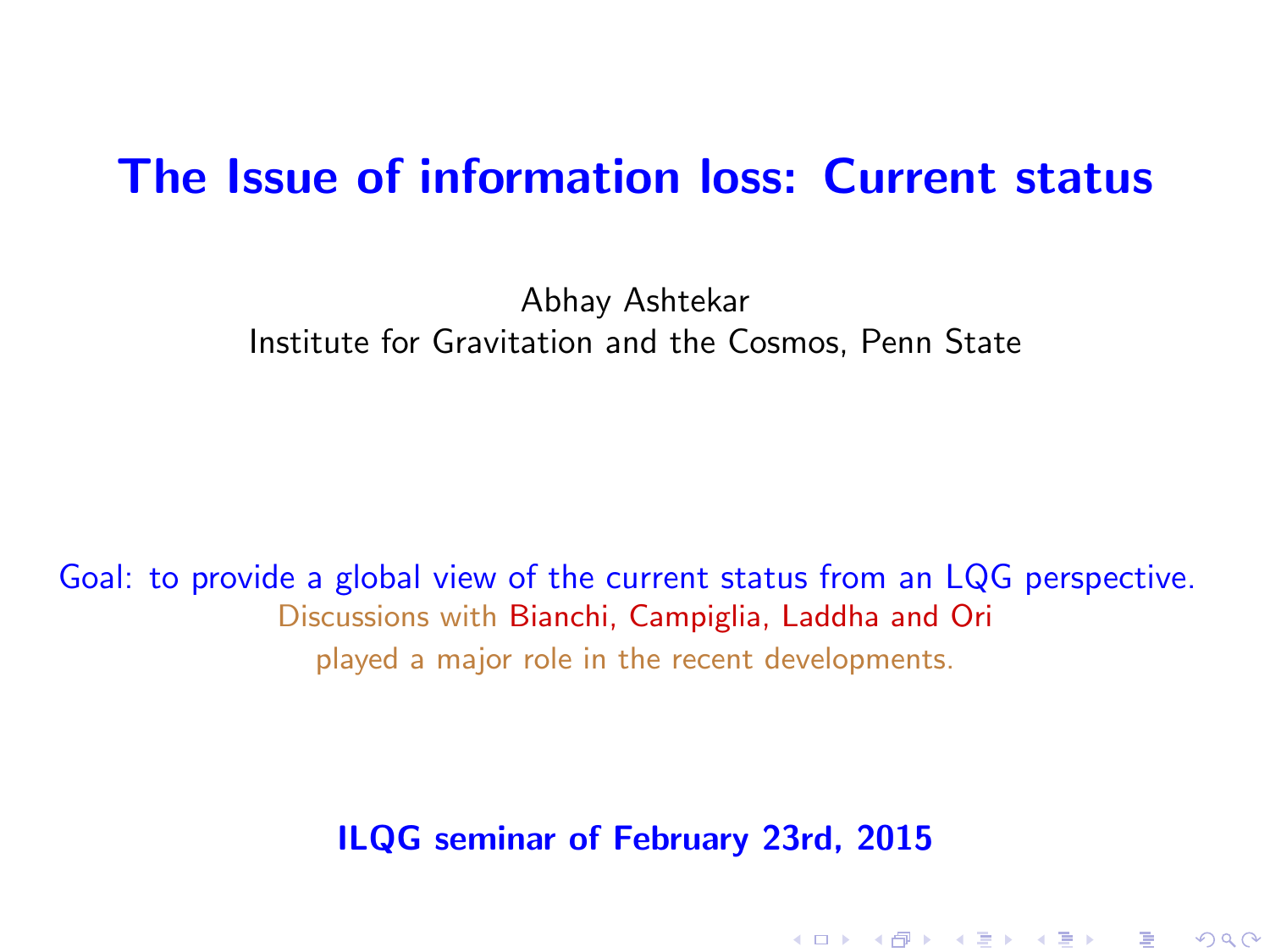# **Organization**

Two main parts:

1) Broad-brush summary of the main points in the long (and sometimes confusing) history of the subject:

- Hawking effect;
- Inclusion of back reaction;
- Issue of 'purification' and Page time;
- AdS/CFT and unitarity;
- Consequences of standard assumptions including firewalls;

#### 2) Present an update on the LQG viewpoint

- Implications of singularity resolution;<br>• Formation and evaporation of dynam
- Formation and evaporation of dynamical horizons;<br>• Space-time geometry 'inside the DH' in the dynam
- Space-time geometry 'inside the DH' in the dynamical semi-classical theory;
- Non-trivial vacua at  $\mathcal{I}^+$  and 'soft hair' of Hawking, Perry, Strominger
- Purification versus unitarity.

Because of the time constraint, will not be able to cover complementary ideas of Barrau, Haggrd, Rovelli, Vidotto, ... But they were discussed earlier in ILQG.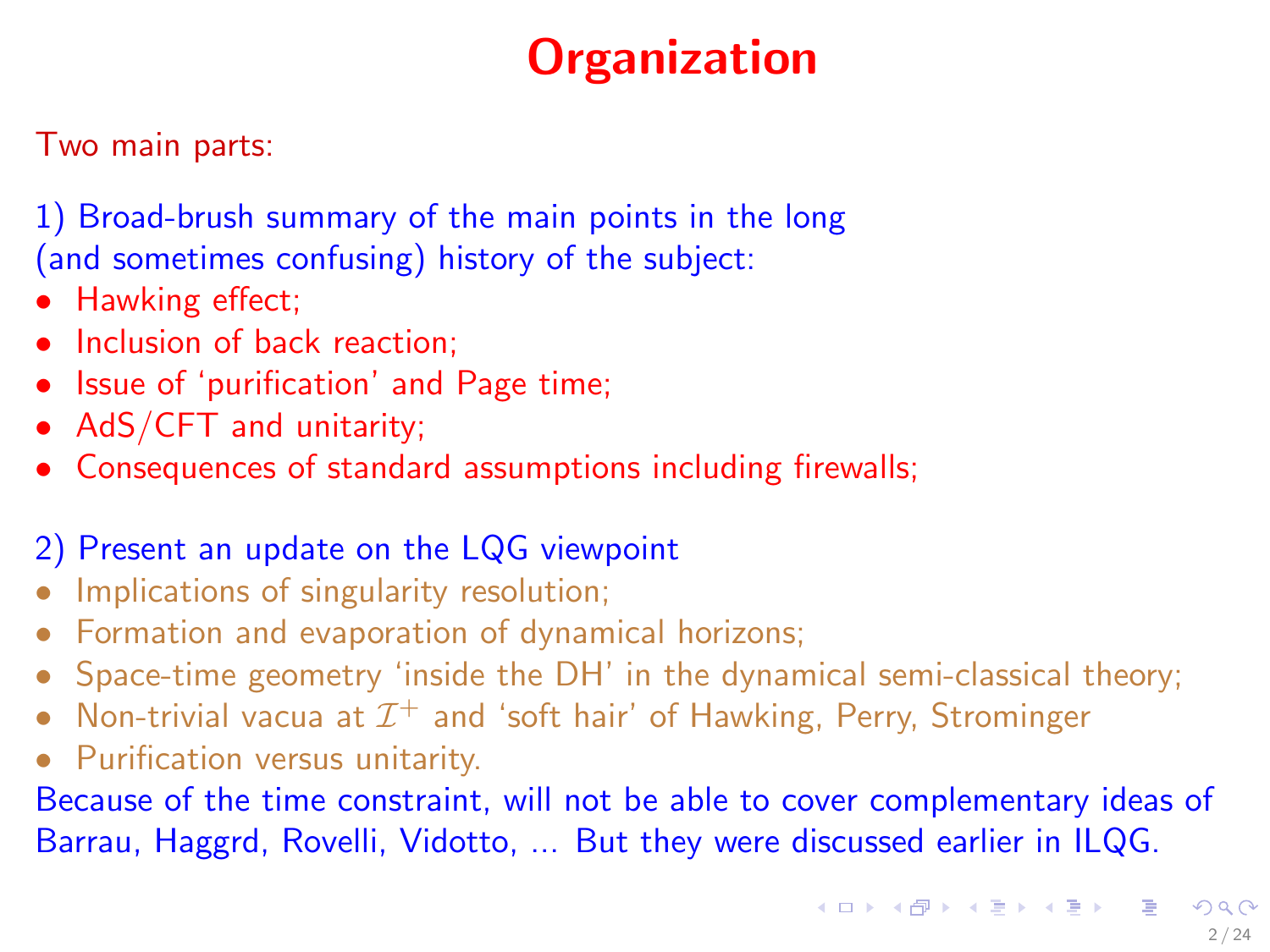# 1. Information Loss: Main Ideas

• Information loss in the classical gravitational collapse: While  $\mathcal{I}^-$  is a good 'initial data surface',  $\mathcal{I}^+$  is not. Part of any incoming field from  $\mathcal{I}^-$  falls across the horizon into the singularity and is thus lost for observers in the asymptotic region.

Second, independent point: BH uniqueness theorems.

• Quantum theory: The Hawking Effect

Analysis used quantum field theory on a black hole background space-time.

singularity  $J$  (  $j^+$ 

Approximations: (i) Space-time treated classically: represents a star collapsing to form a black hole. (ii) Test quantum fields; ignore back reaction of the quantum field on the geometry; (iii) Matter field which collapses is classical, distinct from the test quantum field considered. Then:

If the incoming state on  $\mathcal{I}^-$  is the vacuum, the outgoing state at  $\mathcal{I}^+$  is a mixed state which, at late times is thermal. Thus, information is lost in also in quantum theory in this approximation.

• Again, not surprising because singularity in the future serves as a sink of information.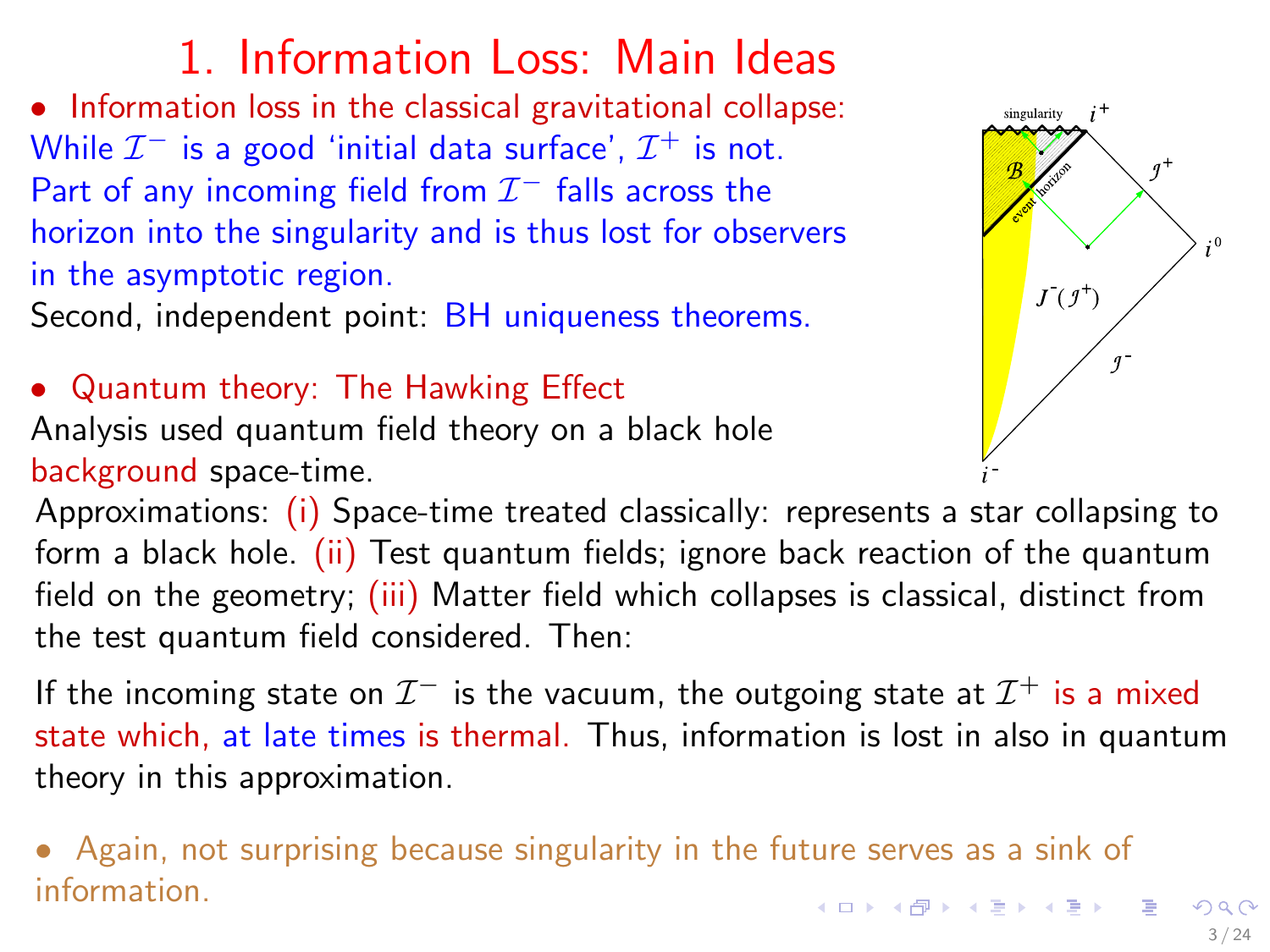# Inclusion of back reaction

• No detailed calculation in 4-d even today because: (i) Even in the spherically symmetric case, is difficult to compute  $\langle \hat{T}_{ab} \rangle$  on a time-varying geometry; and (ii) even more difficult to solve the semi-classical Einstein equations.

General expectation based on physically motivated heuristics led Hawking to propose the space-time diagram shown on the right. Black hole loses mass and therefore the horizon shrinks to zero and the black hole disappears.



• However, the future boundary of space-time again includes a singularity,. Therefore, information is lost also in this approximation. State at  $\mathcal{I}^-$  determines the state at  $\mathcal{I}^+$  but not vice versa. This led Hawking to advocate a generalization of quantum mechanics in which dynamics is not unitary and pure states can evolve to mixed states.  $S$ -matrix replaced by a \$-matrix.

• Scenario preferred by some relativists. Ex: Penrose uses this information loss idea in the entropy considerations of his cyclic conformal cosmology.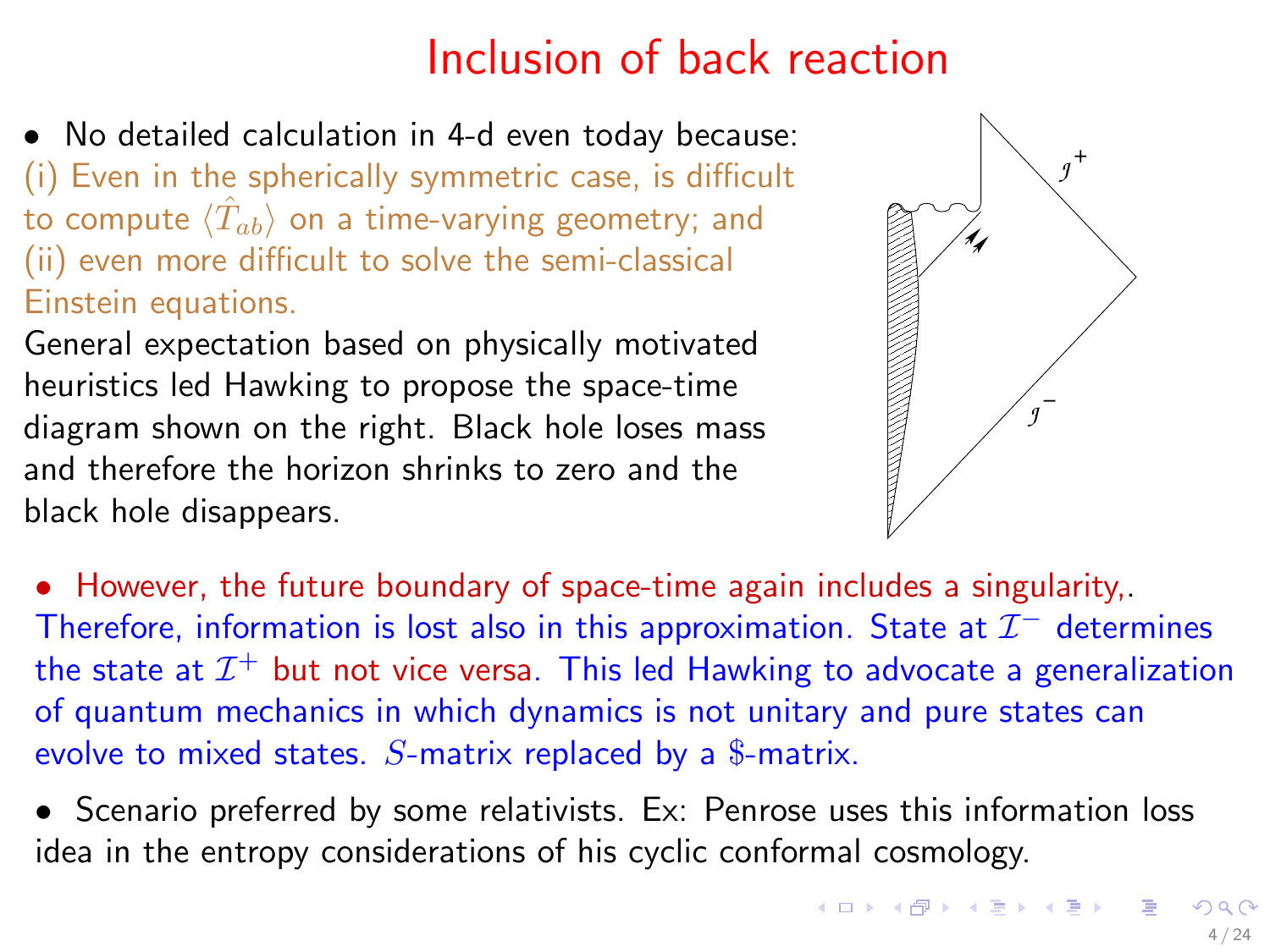### Possibility of Purification

• However, some relativists did pursue the idea that the state on  $\mathcal{I}^+$  only appears to be thermal for a long time but is in fact pure state: expectation values of all obsevables with support on an 'intermediate' region of  $\mathcal{I}^+$  in this pure state are well approximated by the expectations in a thermal state.

• Analogy with lighting a piece of coal and letting it burn out completely. At the instant we light the charcoal, there is no radiation and the coal is in a highly excited state. Then for a long time the quantum state of the coal is correlated with that of outgoing radiation. At the end, the ashes cool down to their ground state. Since this state is unique, and since the evolution is unitary, the quantum electromagnetic field is also in a pure state. For photons, the correlations that seemed to be lost early-on are restored at late times by long wave length modes.

<span id="page-4-0"></span>• Don Page pursued this analogy to develop a scenario for how purity can be restored in the black hole evaporation process. Again, at the end of evaporation we have Minkowski space-time 'so the quantum state of geometry is unique' whence the radiation at  $\mathcal{I}^+$  should be in a pure state if the process is unitary. How is purity achieved at  $\mathcal{I}^+$ ? Proposed plots are on the next slide.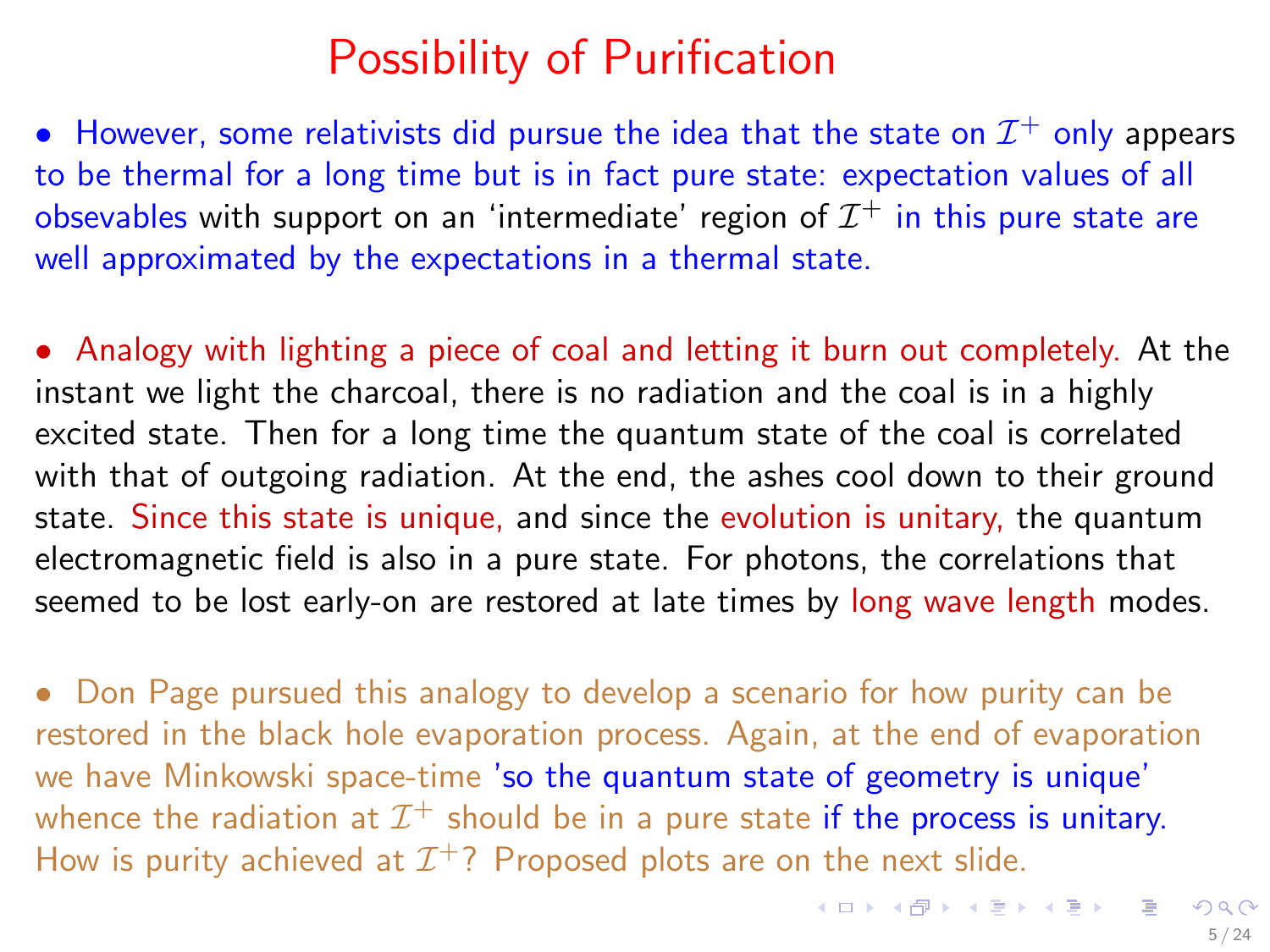#### Page curve and Page time

• Left figure. Dashed lines: evolution of the BH entropy and entropy in thermal radiation. Solid line: The Page curve depicting how entanglement entropy must behave if the final state at  $\mathcal{I}^+$  is pure. Page-time: when the solid curve turns around.



• Ideas made precise through the notion of entanglement entropy (Bianchi, de Lorenzo, Smerlak, ...) Careful and detailed considerations show that if the Page curve turns over when the BH still has macroscopic (say 50% of the original) mass, *'purification'* takes time of the order  $M_o^3$  (the same as the Hawking evaporation time). Seems to be generally preferred because if it turns over when the BH is microscopic, purification requires time of the order  $M_o^4$  –much longer!

<span id="page-5-0"></span>• Counter-intuitive consequences of Page Purification: (i) An 'old' black hole of  $1 M_{\odot}$ behaves very differently from a 'young' BH of  $1 M_{\odot}$ ! (ii)  $\Delta(S_{\mathcal{I}^+} + S_{BH}) < 0$  between any times beyond the page time even though the BH is l[arg](#page-4-0)e[!](#page-6-0)  $\langle \oplus \rangle$  and  $\langle \oplus \rangle$  and  $\langle \oplus \rangle$ 6 / 24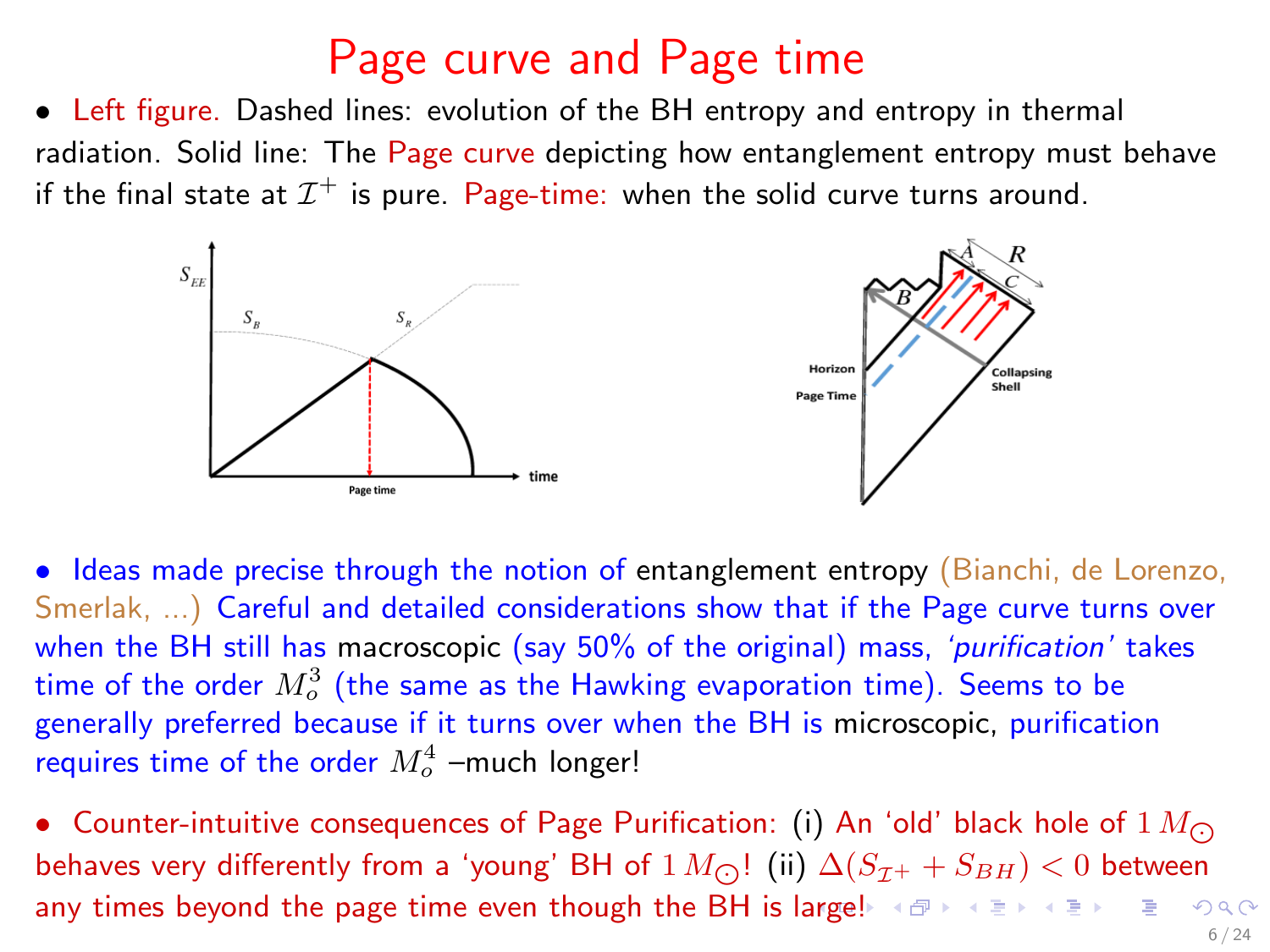# AdS/CFT and Firewalls

• In all these considerations, it is explicitly or implicitly assumed that:

1. The space-time diagram is the one given by Hawking, with a future singularity; 2. The space-time has an event horizon, which serves as an absolute 1-way

membrane.



<span id="page-6-0"></span>• On the other hand, in the string theory community, there is also a strong belief in the AdS/CFT conjecture. So far, attempts to decode what happens in the black hole region 'inside' the event horizon from the CFT side have not succeeded. Still, because the conjecture has had so many successes in other areas, they invoke the unitarity of the boundary CFT to conclude that the S-matrix of the BH space-time must also be unitary. This implies that the outgoing state is pure.

• By and large, in the GR community, unitarity in this space-time seems absurd. And indeed the string theory community finds a contradiction if they try to enforce it: The 'quantum monogamy'. So, they conclude that one of the assumptions is incorrect and favor the possibility that semi-classical physics will fail to hold at the horizon already when the BH is macroscopic; there [mus](#page-5-0)[t b](#page-7-0)[e](#page-5-0) [a](#page-6-0) [fi](#page-7-0)[re](#page-0-0)[wal](#page-23-0)[l.](#page-0-0)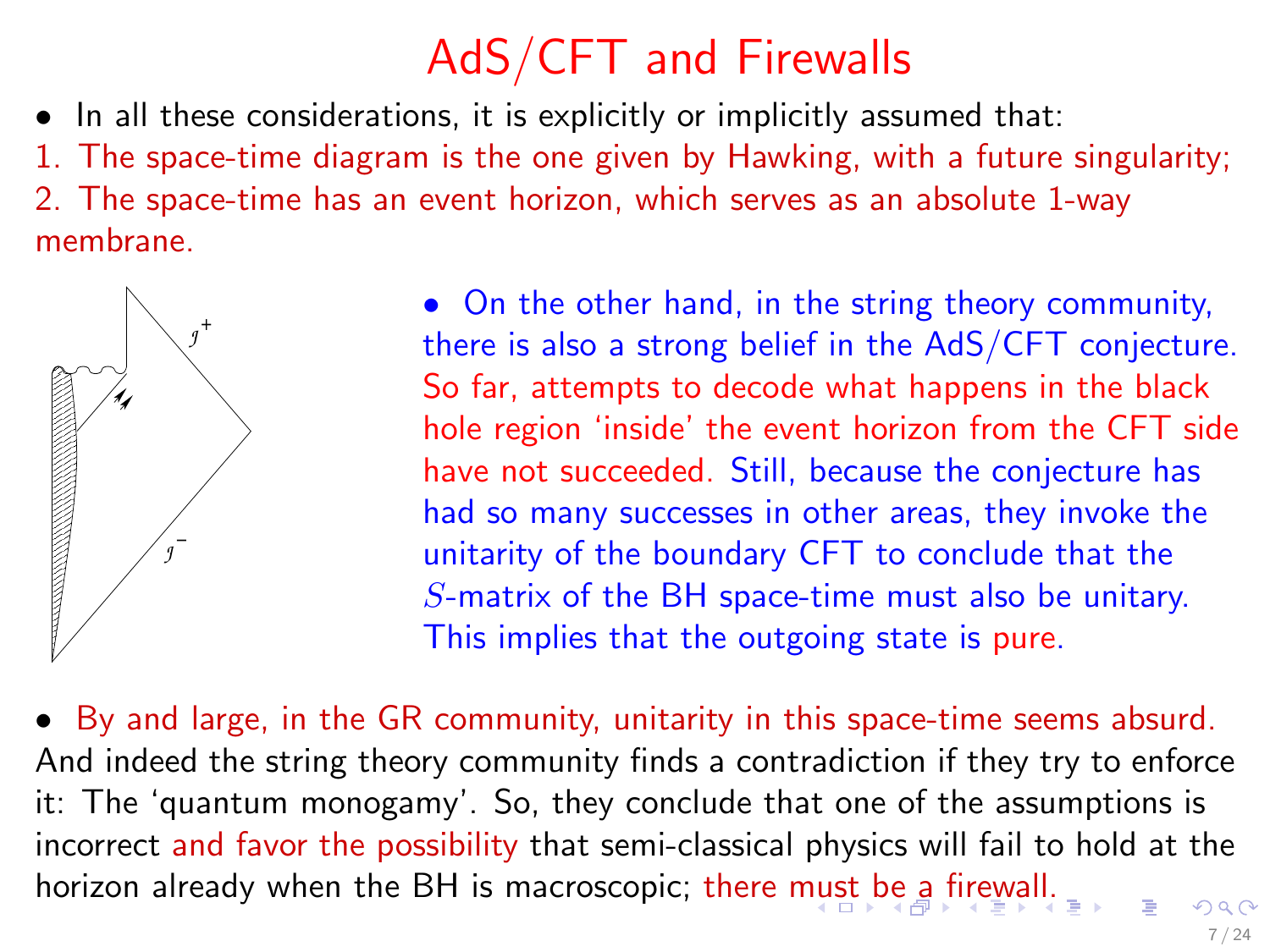# <span id="page-7-0"></span>**Organization**

Two main parts:

1) Broad-brush summary of the main points in the long (and sometimes confusing) history of the subject:

- Hawking effect;
- Inclusion of back reaction;
- Issue of 'purification' and Page time;
- AdS/CFT and unitarity;
- Consequences of standard assumptions including firewalls;

#### 2) Present an update on the LQG viewpoint

- Implications of singularity resolution;<br>• Formation and evaporation of dynam
- Formation and evaporation of dynamical horizons;<br>• Space-time geometry 'inside the DH' in the dynam
- Space-time geometry 'inside the DH' in the dynamical semi-classical theory;
- Non-trivial vacua at  $\mathcal{I}^+$  and 'soft hair' of Hawking, Perry, Strominger
- Purification versus unitarity.

Because of the time constraint, will not be able to cover complementary ideas of Barrau, Haggrd, Rovelli, Vidotto, ... But they were discussed earlier in ILQG.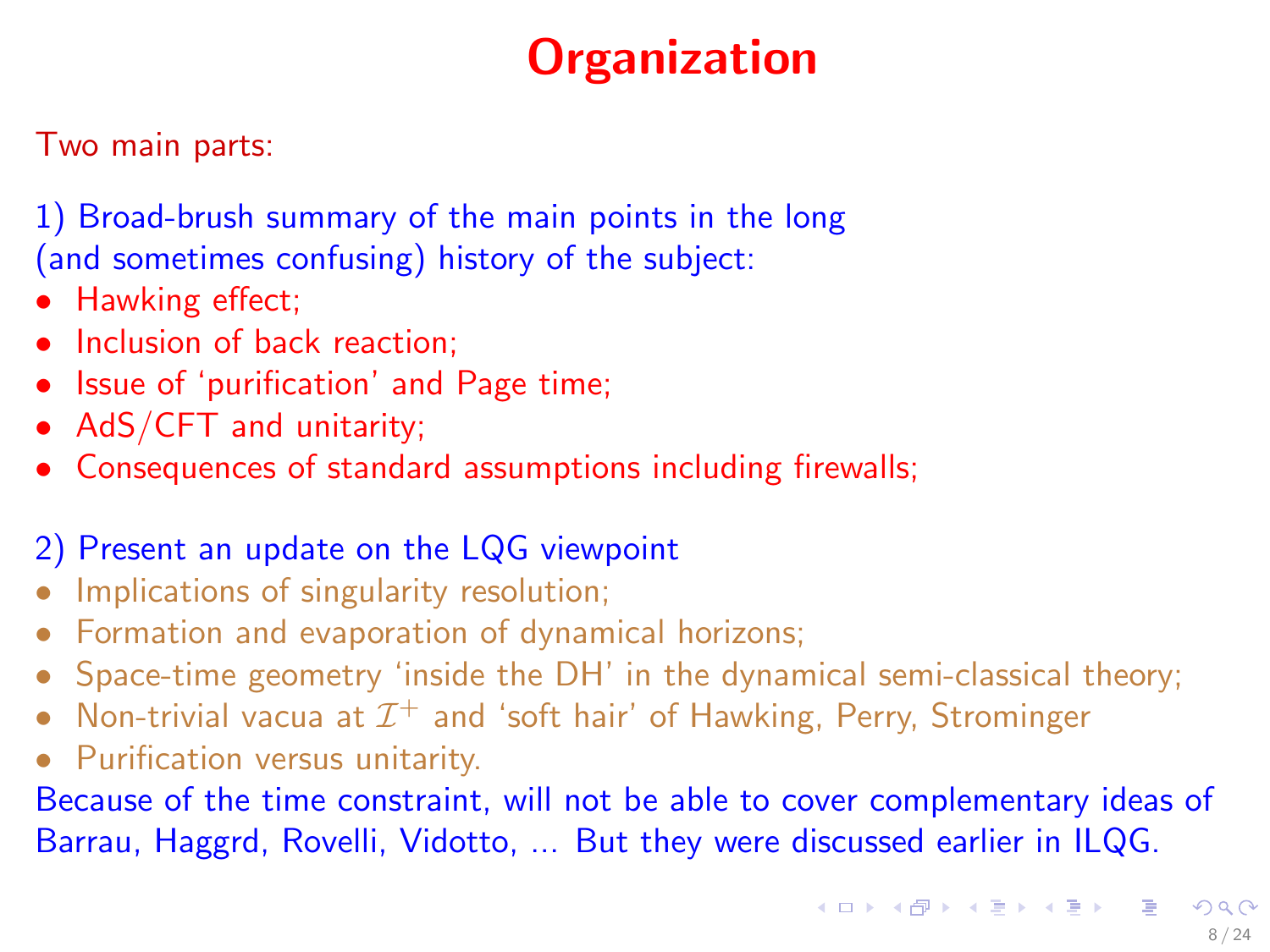# 2. Singularity Resolution

• Let us summarize the main points so far:

(i) If  $\mathcal{I}^+$  is not the entire future boundary of space-time after the back reaction is taken into account, we are led to Hawking's \$-matrix scenario in which pure states can evolve to mixed states.

(ii) Even if  $\mathcal{I}^+$  is the entire future boundary, we encounter puzzling features in the semi-classical regime if the Page curve turns over when the BH is macroscopic.

• LQG Viewpoint: It is natural to expect that in a viable quantum gravity theory, singularities of classical general relativity will be resolved. In Loop Quantum Gravity (LQG), this expectation is met in a variety of cosmological models (Bojowald, AA, Pawlowski, Singh, Wilson-Ewing,....), and also for the Schwarzschild black hole (Gambini, Olmedo, Pullin,..). Although gravitational collapse is yet to be treated in detail in LQG, accumulated results strongly suggest that the singularity will be resolved.

<span id="page-8-0"></span>• Consequence: Situation changes vis a vis (i) and (ii) above. Quantum space-time —and its  $\mathcal{I}^{+-}$  is quite a bit larger than the classical space-times of GR. So there is 'new room' for restoration of correlations that seemed to be lost. This opens the possibility that the Page curve turns over when the black hole is microscopic, avoiding major surprises in the semi-cla[ssic](#page-7-0)[al](#page-9-0) [r](#page-7-0)[egi](#page-8-0)[m](#page-9-0)[e.](#page-0-0)  $299$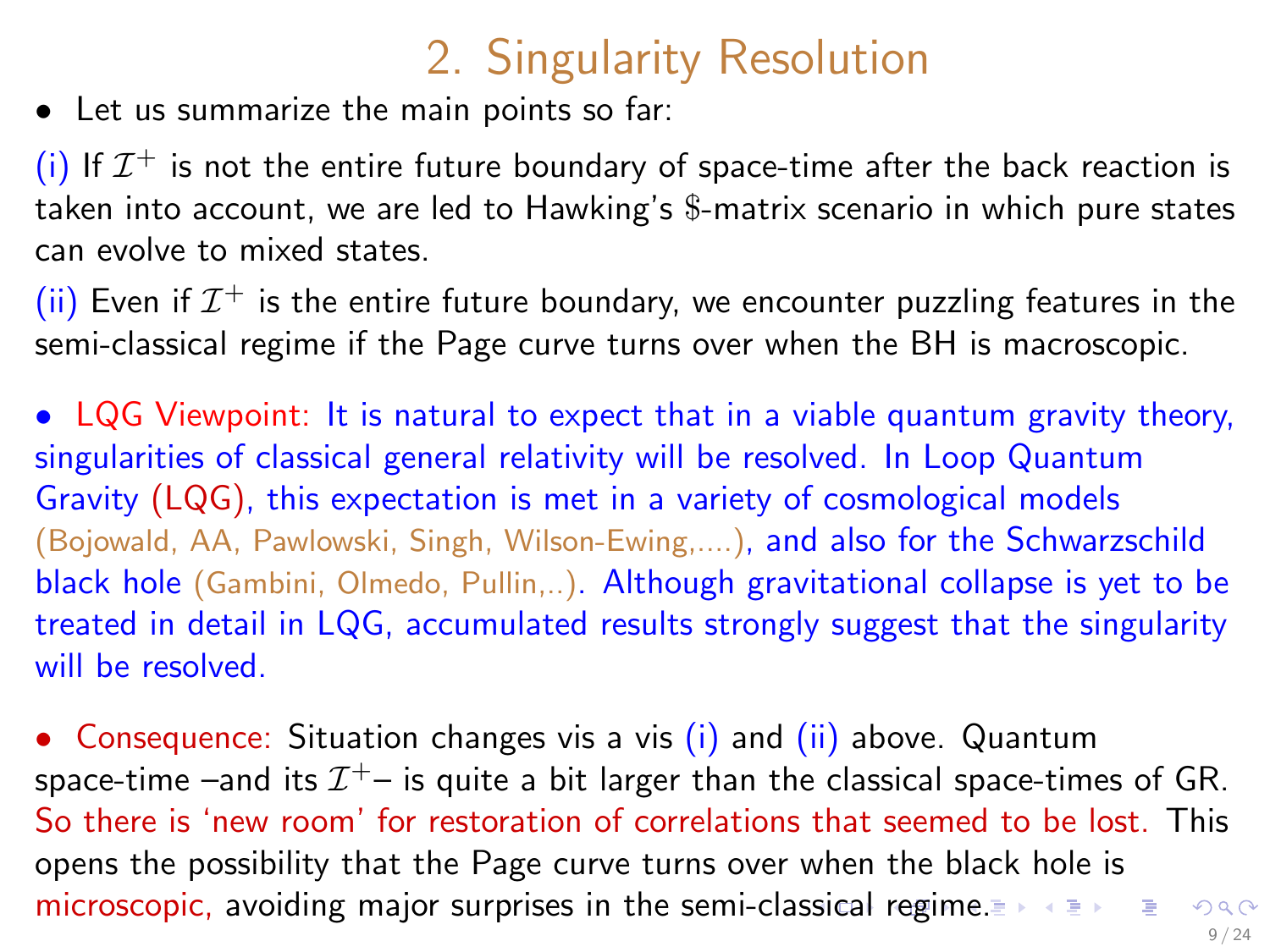### Evaporation process in the enlarged, 'quantum' space-time

• General Expectation: (AA & Bojowald) A neighborhood of the singularity will be replaced by a quantum region (shown in red) in which quantum corrections would be large, as in LQC. But the region would be localized since LQG effects die rapidly once the curvature falls below  $\sim 10^{-6} \ell_{\rm Pl}^{-2}$ . Also, as in LQC, there may be a quantum corrected, dressed, effective metric in this region that adequately describe the propagation of quantum radiation in this region. Then quantum space-time would again be asymptotically flat.  $\mathcal{I}^+$  will be the complete future boundary. The 'raison d'être' for information loss is removed.



There is no event horizon for the dressed<br>
effective metric. What forms and evaporate<br>
dynamical horizon DH. The space-time regis<br>
shown in blue is well-described by semi-class<br>
gravity. Purification occurs on  $\mathcal{I}^+$  effective metric. What forms and evaporates is a dynamical horizon DH. The space-time region shown in blue is well-described by semi-classical gravity. Purification occurs on  $\mathcal{I}^+$  beyond this region to the future of the last ray. Thus, the implicit assumption in the firewall scenario is violated.

> <span id="page-9-0"></span>• I will now describe [im](#page-8-0)[po](#page-10-0)[rt](#page-8-0)[an](#page-9-0)[t](#page-10-0) [fea](#page-0-0)[tu](#page-23-0)[res](#page-0-0) [of](#page-23-0) [t](#page-0-0)[his](#page-23-0)  $\sum_{n=1}^{\infty}$  $\Omega$ space-time. 10 / 24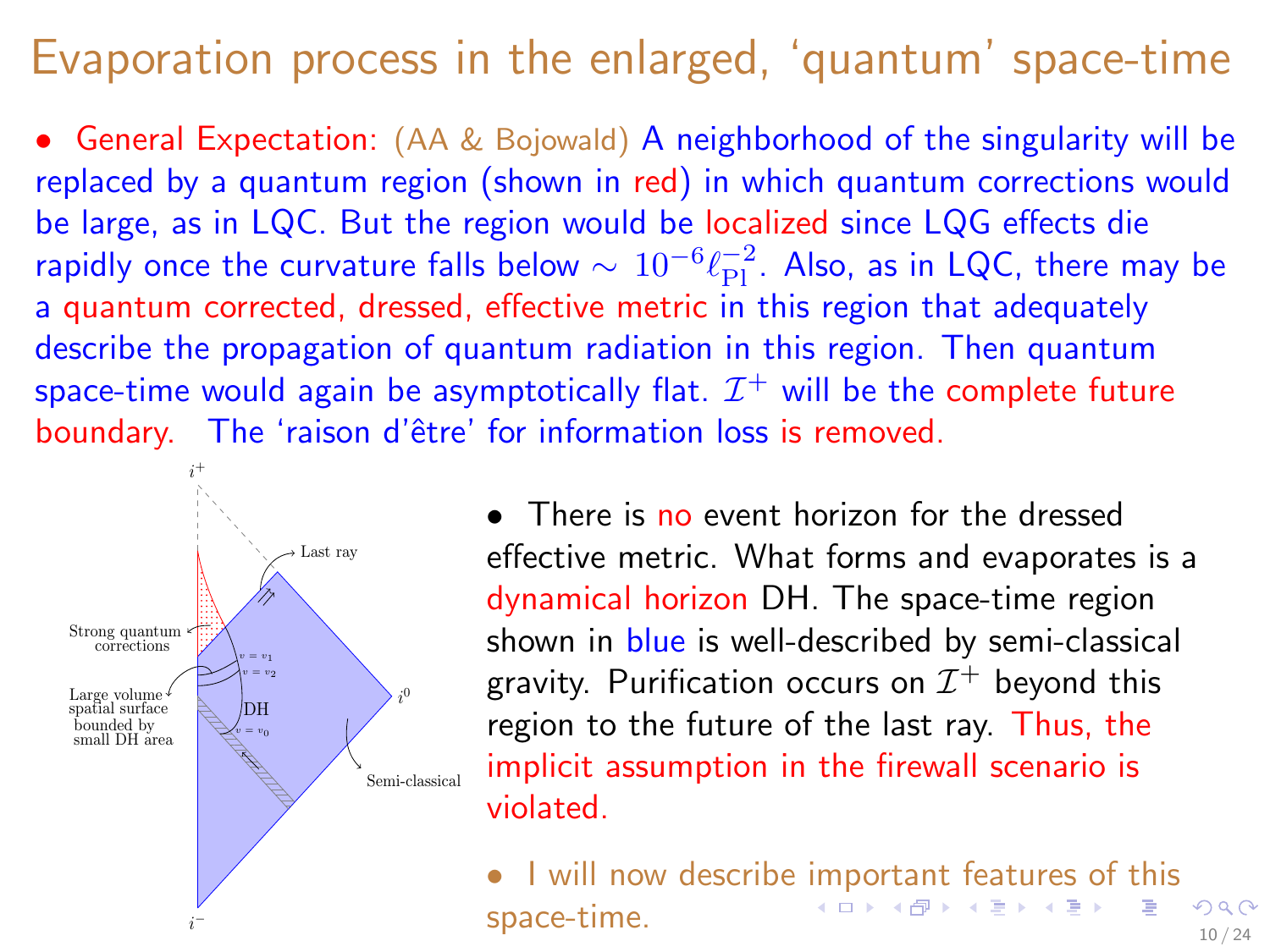## Why event horizons are irrelevant

• Recall basic definitions from classical GR:

 $(M, g_{ab})$  asymptotically flat space-time with complete  $\mathcal{I}^+$ . Black Hole region:  $\mathcal{B} := M \mathcal{J}^-(\mathcal{I}^+)$ Event Horizon  $E :=$  Future boundary of  $J^-(\mathcal{I}^+).$ 

<span id="page-10-0"></span>



Limitations of BH Event Horizons

- Teleology! An event horizon may be forming in this room in anticipation of a gravitational collapse in the center of our galaxy in a billion years from now!
	- Sketch: 2-d CGHS black hole. Detailed calculation: In semi-classical space-time the singularity persists but is softened (metric  $C^0).$  We have the last ray. This is not an event horizon because  $\mathcal{I}^+$  to its past is not complete.

• Dynamical horizons DH are defined (quasi-)locally. No teleology. Change of area directly relat[ed](#page-9-0) to energy flux across DH. Studied i[n](#page-11-0) [de](#page-9-0)[ta](#page-10-0)[il](#page-11-0) [in](#page-0-0) [C](#page-23-0)[GH](#page-0-0)[S.](#page-23-0)  $QQ$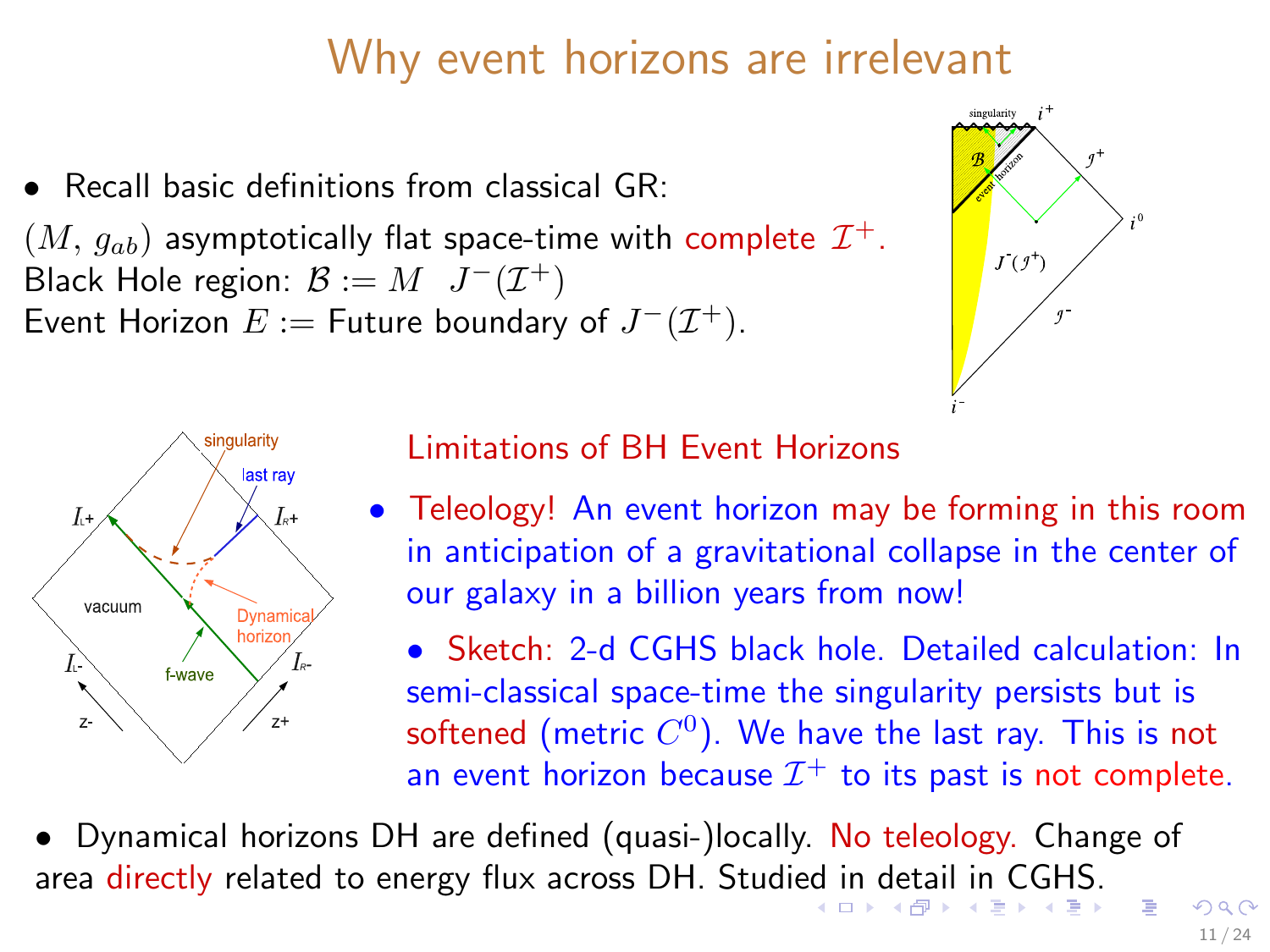### Evaporation process in the enlarged, 'quantum' space-time

• General Expectation: (AA & Bojowald) A neighborhood of the singularity will be replaced by a quantum region (shown in red) in which quantum corrections would be large, as in LQC. But the region would be localized since LQG effects die rapidly once the curvature falls below  $\sim 10^{-6} \ell_{\rm Pl}^{-2}$ . Also, as in LQC, there may be a quantum corrected, dressed, effective metric in this region that adequately describe the propagation of quantum radiation in this region. Then quantum space-time would again be asymptotically flat.  $\mathcal{I}^+$  will be the complete future boundary. The 'raison d'être' for information loss is removed.



• There is no event horizon for the dressed<br>effective metric. What forms and evaporate<br>dynamical horizon DH. The space-time regis<br>shown in blue is well-described by semi-class<br>gravity. Purification occurs on  $\mathcal{I}^+$  be effective metric. What forms and evaporates is a dynamical horizon DH. The space-time region shown in blue is well-described by semi-classical gravity. Purification occurs on  $\mathcal{I}^+$  beyond this region to the future of the last ray. Thus, the implicit assumption in the firewall scenario is violated.

> <span id="page-11-0"></span>• I will now describe [im](#page-10-0)[po](#page-12-0)[rt](#page-10-0)[an](#page-11-0)[t](#page-12-0) [fea](#page-0-0)[tu](#page-23-0)[res](#page-0-0) [of](#page-23-0) [t](#page-0-0)[his](#page-23-0)  $\sum_{n=1}^{\infty}$  $\Omega$ space-time. 12 / 24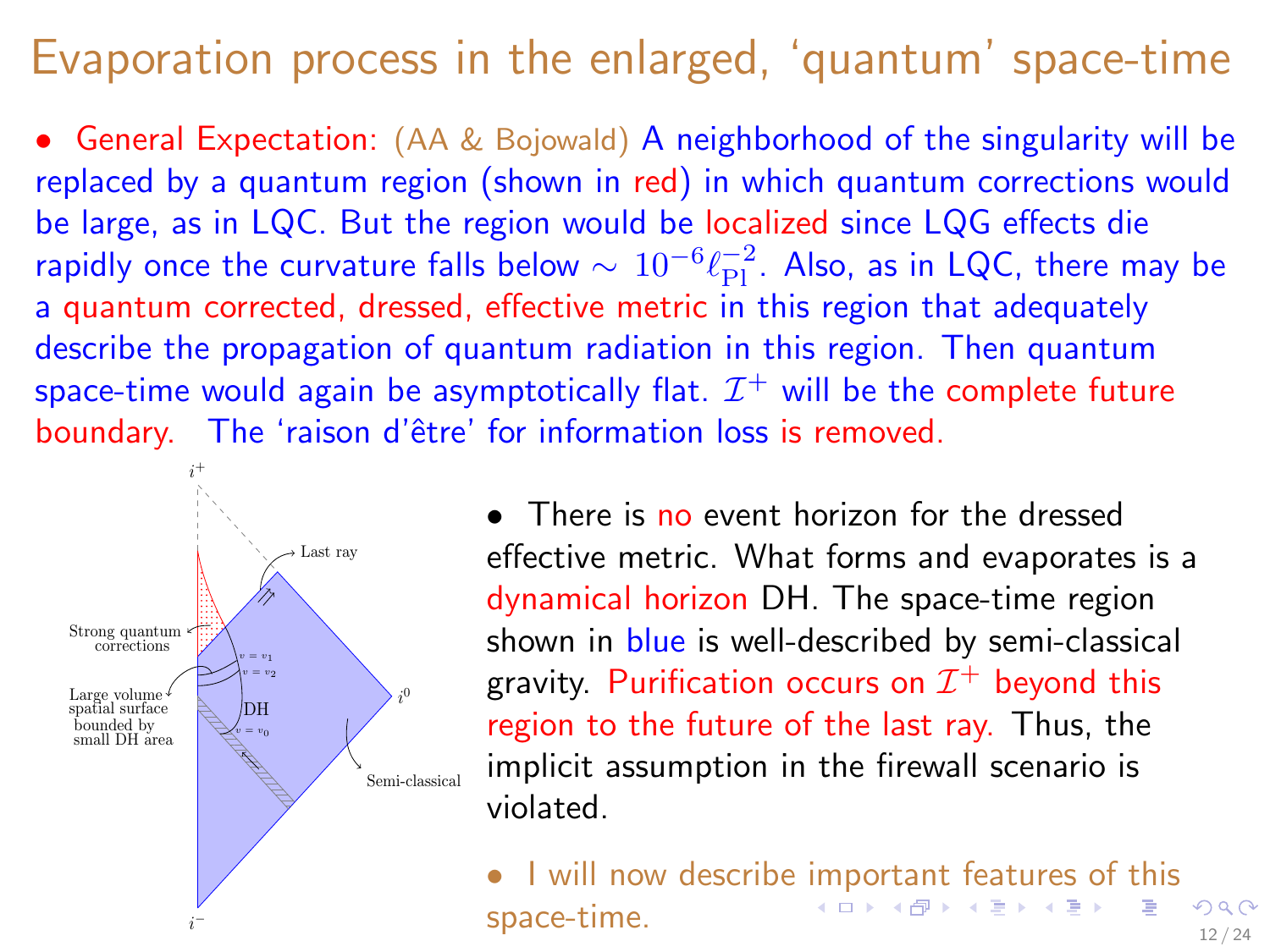#### Quandary: So little energy but need so many states!

• First reaction: Since DH is time-like, 'information' can come out of it and purity could be largely restored already in the semi-classical region. No so because there is very little time between the end of the collapse and start of the quantum region along the vertical line, and hence on  $\mathcal{I}^+$ .



• So purification has to happen after the DH has shrunk to a microscopic radius of, say,  $10^3 \ell_{\text{Pl}}$ . So the mass 'inside' the dynamical horizon is only  $m<sub>DH</sub> \leq 10<sup>3</sup> m<sub>PI</sub>$ . But since the Hawking radiation has been thermal for a long time ( $t_{\text{Haw}} \sim M^3 \sim 10^{55}$  Gy for a solar mass BH!), purification at  $\mathcal{I}^+$  requires a HUGE number of states 'inside' the DH when its area has shrunk to  $10^3\ell_{\rm Pl}$ . How is this possible?

<span id="page-12-0"></span>• Obvious possibility: Wheeler's bags of gold! Space-like 3-surfaces 'inside the DH' with large volume and tiny 'throats'. But is this realized in the semi-classical space-time on surfac[es](#page-23-0) [s](#page-0-0)[uch](#page-23-0) as  $v = v_1$  and  $v = v_2$  [wi](#page-11-0)t[h](#page-13-0) [s](#page-11-0)[ma](#page-12-0)[ll](#page-13-0) [th](#page-0-0)[ro](#page-23-0)[ats](#page-0-0)[?](#page-23-0)  $\frac{1}{2}$   $\frac{1}{24}$   $\frac{1}{24}$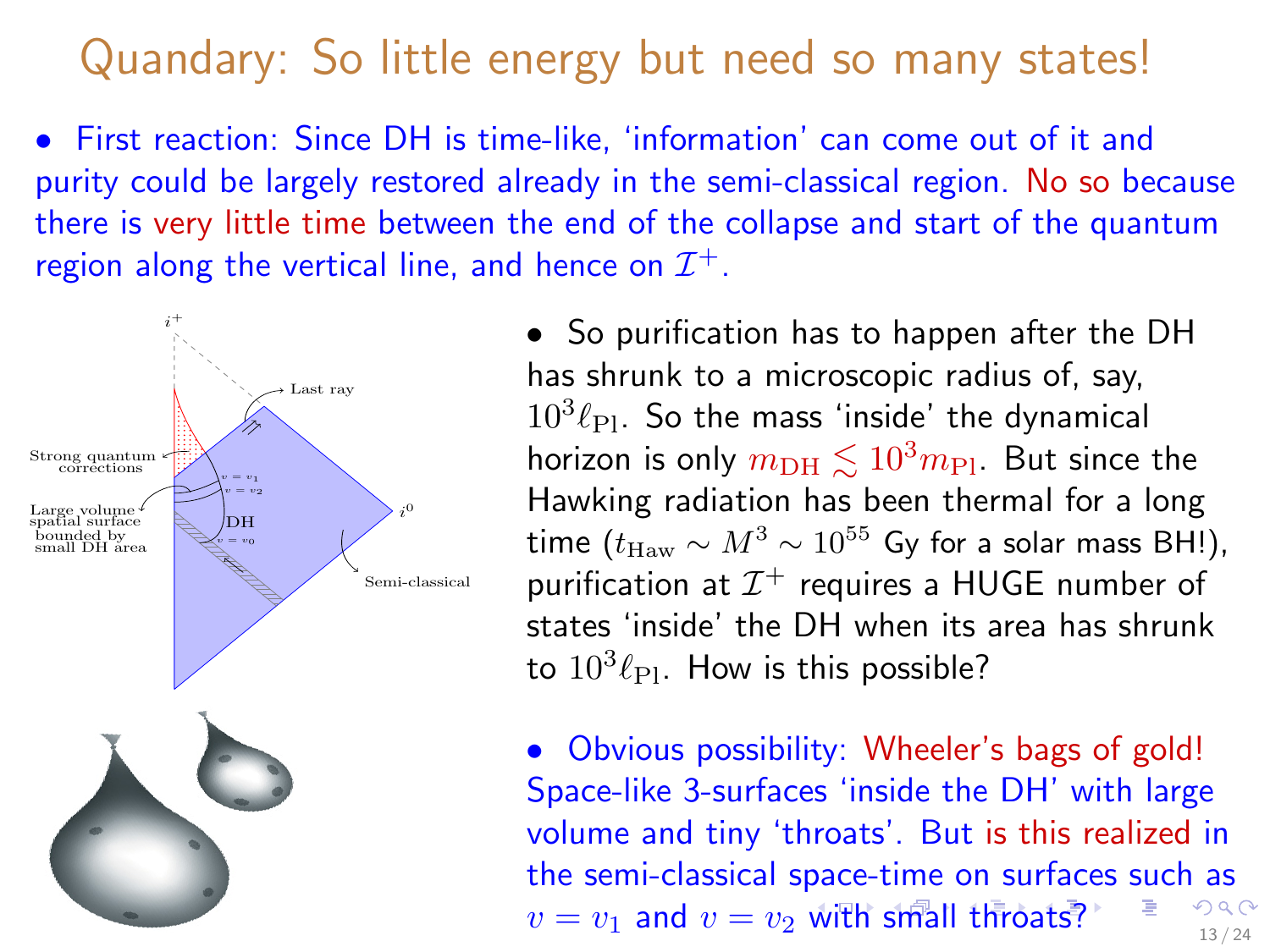## Semi-classical analysis

• We will consider a BH formed by a Gravitational collapse with  $M<sub>o</sub> = 1$  solar mass and focus on the semi-classical space-time to the future of the collapse. We make two very plausible assumptions:

(1)the metric has the Vaidya form:

 $dS^2=\frac{2Gm(v)}{r}dv^2\,+\,2dvdr\,+\,r^2d\omega^2$  where,

(2)  $m(v)$  satisfies the standard Hawking equation  $\frac{dm(v)}{dv} = \frac{\hbar}{m^2 G^2}$ ,

(which leads to the life time  $\sim M_o^3$ ). (2-d versions of) both assumptions are satisfied in the CGHS semi-classical solution.



• Consider space-like 3-surfaces  $\Sigma$  inside the 'DH' defined geometrically by  $r =$  const. Let us focus on 3 of these surfaces:(Because it is busy, the figure shows only 2.) (i) Black hole has shrunk to  $1/10$ th of its original size. So, at the DH boundary of  $\Sigma_1$  the mass is 1/10th the solar mass,  $2 \times 10^{31}$ gm; so  $r<sub>DH</sub> = 300$ m (ii) At the DH boundary of  $\Sigma_2$  the mass is that of that of the moon  $7 \times 10^{25}$ gm, so  $r_{\text{DH}} = 1$ mm (iii) At the DH boundary of  $\Sigma_3$  the mass is  $5 \times 10^4 m_{\rm Pl}$ , so  $r_{\rm DH} = 10^{-3} \ell_{\rm Pl}$ 

<span id="page-13-0"></span>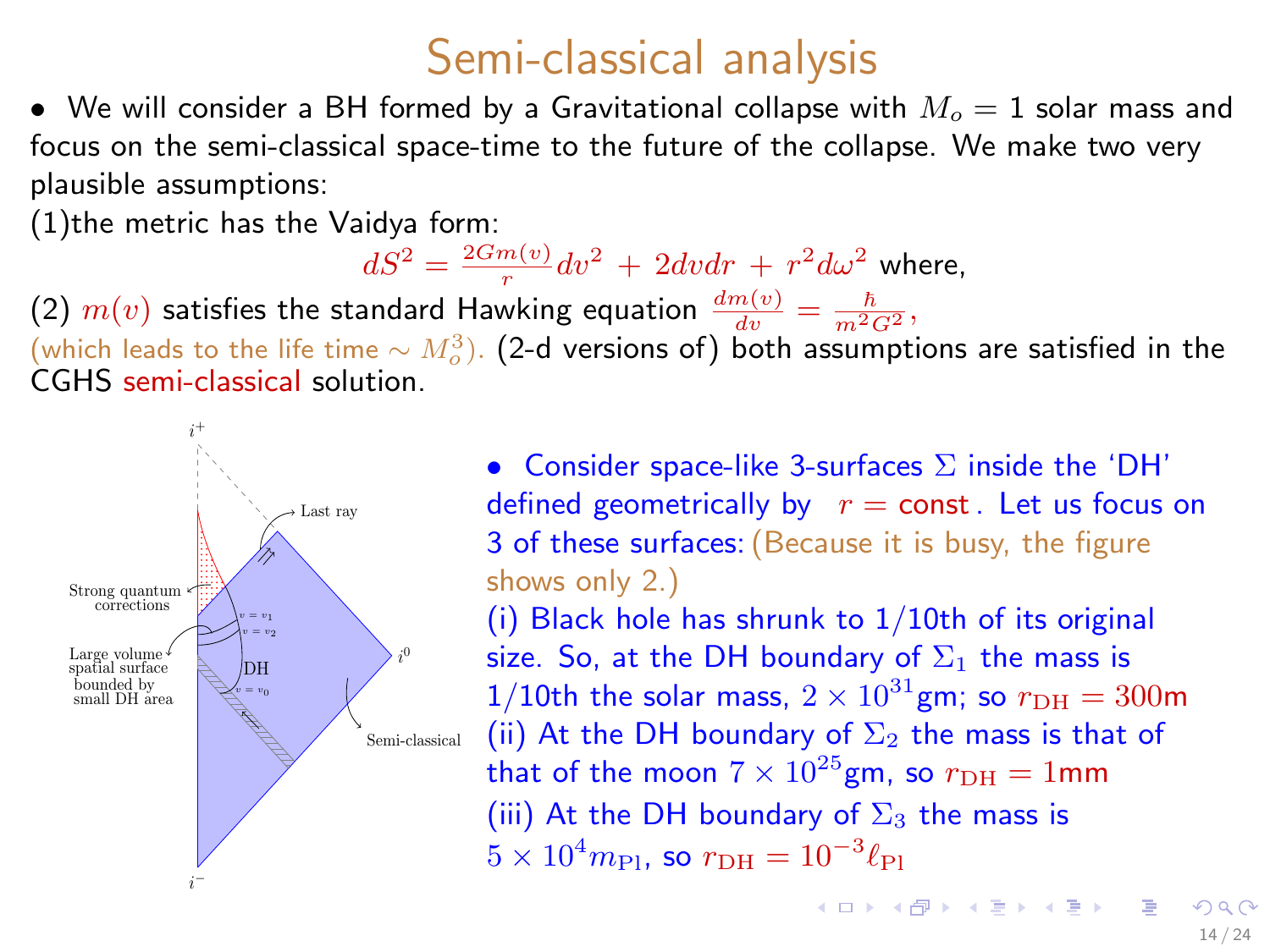#### 'Bags of gold' do exist





Large volume 3-Surfaces 'inside' the DH

• For these three times in the semi-classical evaporation phase, we have: (i)  $1/10$ th solar mass:  $r = 300$ m; proper length of the cylinder  $\ell = 10^{50}$  ly! (ii) Lunar Mass:  $r = 1$ mm;  $\ell = 10^{55}$  ly! (iii) Mass =  $2 \times 10^3 m_{\text{Pl}}$   $\ell = 10^{79}$  ly!!

Ori and I also considered another family of 3-surfaces on which Kretchmann scalar const. (In the Kruskal space-time this is the same family as  $r =$  const but not in the dynamical semi-classical space-time.) Now  $r$ changes along the 3-surface  $\Sigma$ :  $r_{\text{max}}/r_{\text{min}} = 4.7$  for case (i); = 250 for case (ii) and  $= 2 \times 10^{10}$  for case (iii). For this

family of surfaces  $\Sigma$ , the 'length of the cylinders' is again astronomically large by the time one arrives at (iii). But because MATHEMATICA refused to perform the required integral, we have only crude estimates.

 $\Omega$ 15 / 24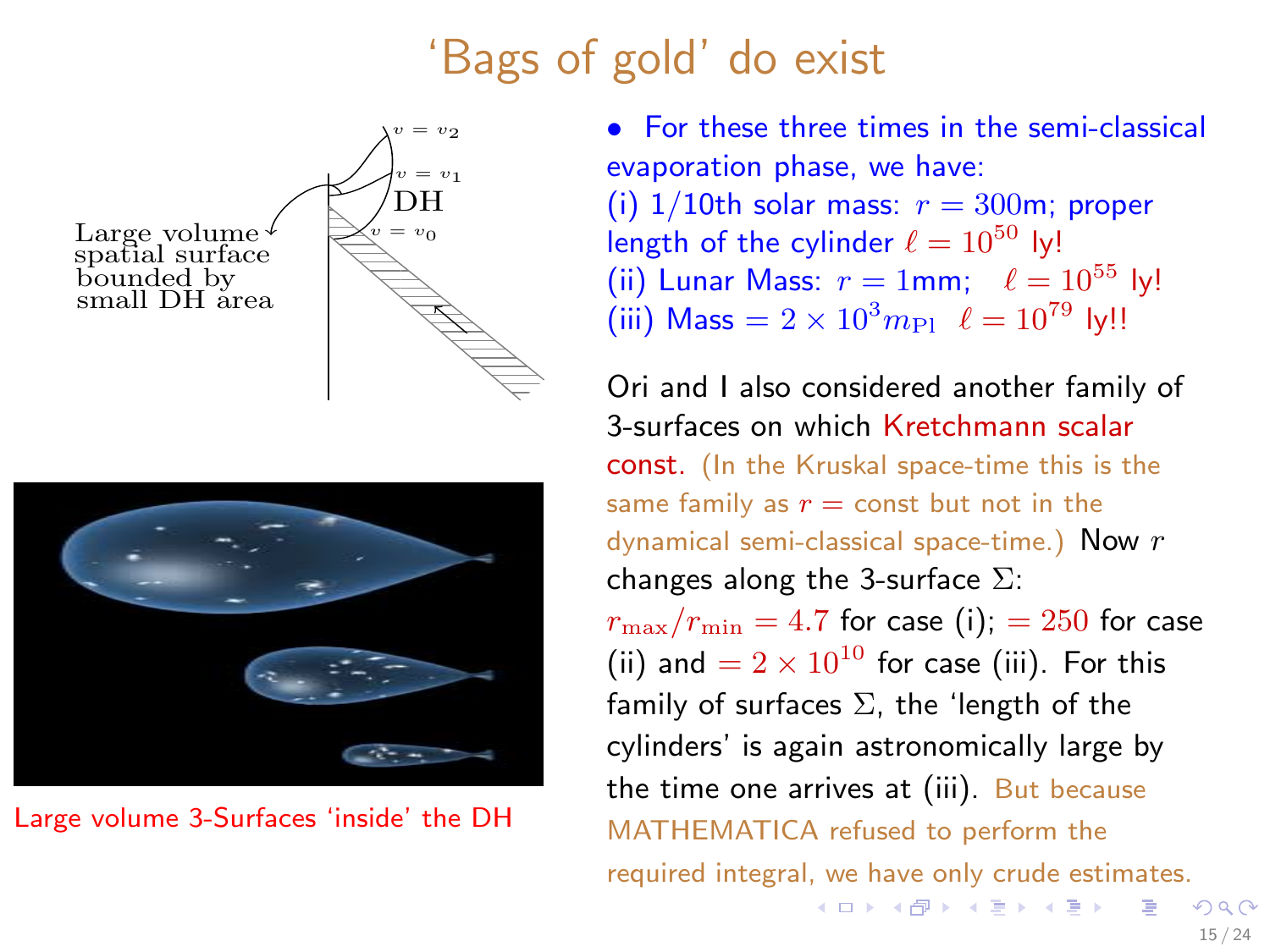# Infrared issues: Soft radiation at  $\mathcal{I}^+$

• Summary of part II so far: Because of the singularity resolution, there is no event horizon. Purification can start in ernest only to the future of the semi-classical space-time. This is plausible because the geometry in the semi-classical region is such that it easily accommodates extremely long wave modes. The number of these modes (or, 'information content') can be very large even though the DH mass is tiny. Thus, the horizon mass or size is not a measure of the number of states 'inside' the DH for an evaporating BH!

• These modes leak out of the boundary of the quantum region but move towards  $\mathcal{I}^+$  very slowly. Considerations at  $\mathcal{I}^+$  (e.g. of Bianchi, de Lorenzo and Smerlak) show that 'purification time scale' at  $\mathcal{I}^+$  is likely to be extremely large  $\sim M_o^4$ . Recall the analogy with the burning of a lump of coal.

• We do not have a remnant in the standard particle physics effective field theory sense because, although it lives very long, it is spread over astronomical length scales. When it leaks out, the wave length is further red shifted and becomes hugely larger. We do not see how the arguments of 'copious production of elementary particle type remnants in car accidents' can apply to these soft/infrared configurations.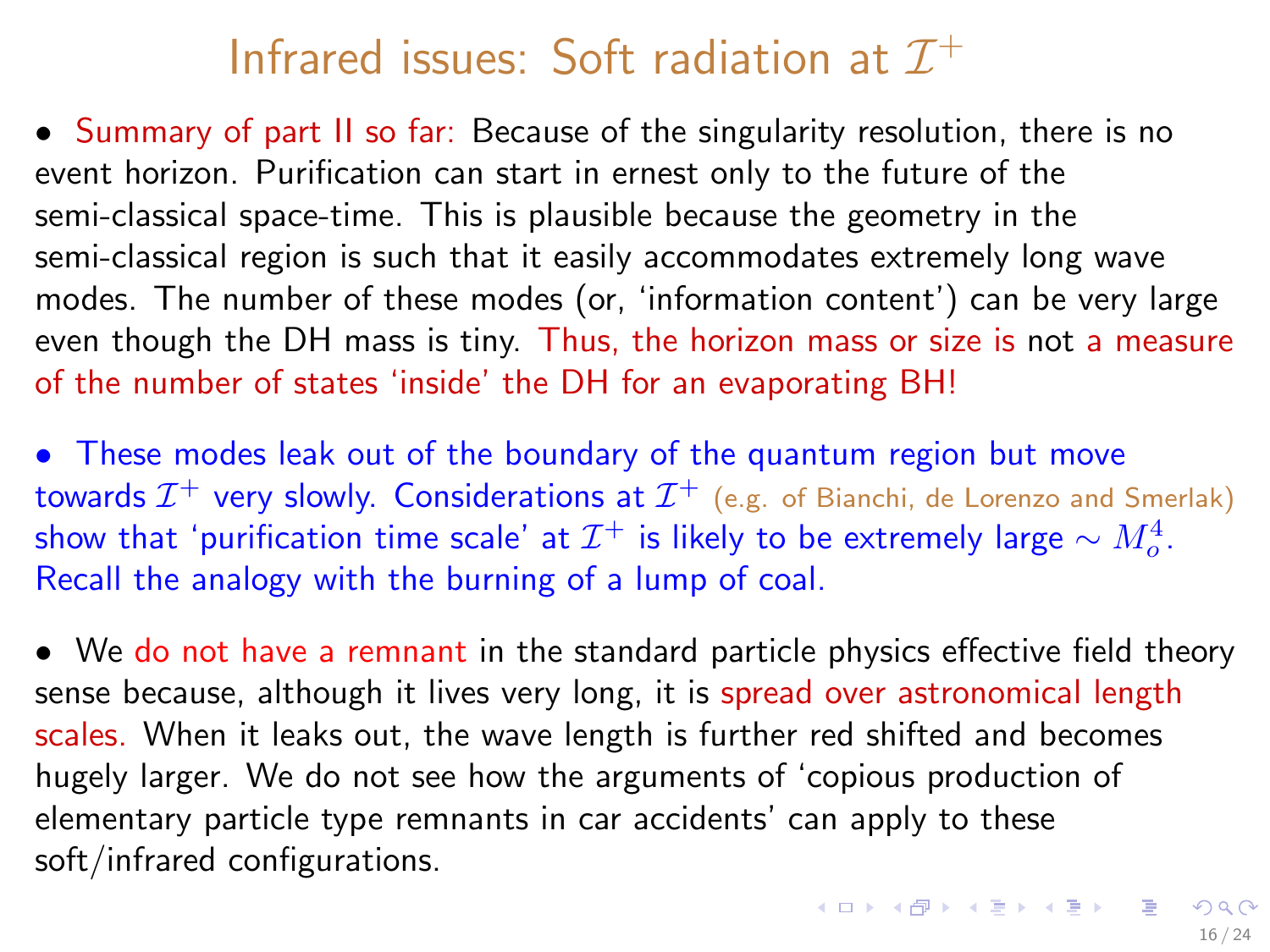# **Organization**

Two main parts:

1) Broad-brush summary of the main points in the long (and sometimes confusing) history of the subject:

- Hawking effect;
- Inclusion of back reaction;
- Issue of 'purification' and Page time;
- AdS/CFT and unitarity;
- Consequences of standard assumptions including firewalls;

#### 2) Present an update on the LQG viewpoint

- Implications of singularity resolution;<br>• Formation and evaporation of dynam
- Formation and evaporation of dynamical horizons;<br>• Space-time geometry 'inside the DH' in the dynam
- Space-time geometry 'inside the DH' in the dynamical semi-classical theory;
- Non-trivial vacua at  $\mathcal{I}^+$  and 'soft hair' of Hawking, Perry, Strominger
- Purification versus unitarity.

Because of the time constraint, will not be able to cover complementary ideas of Barrau, Haggrd, Rovelli, Vidotto, ... But they were discussed earlier in ILQG.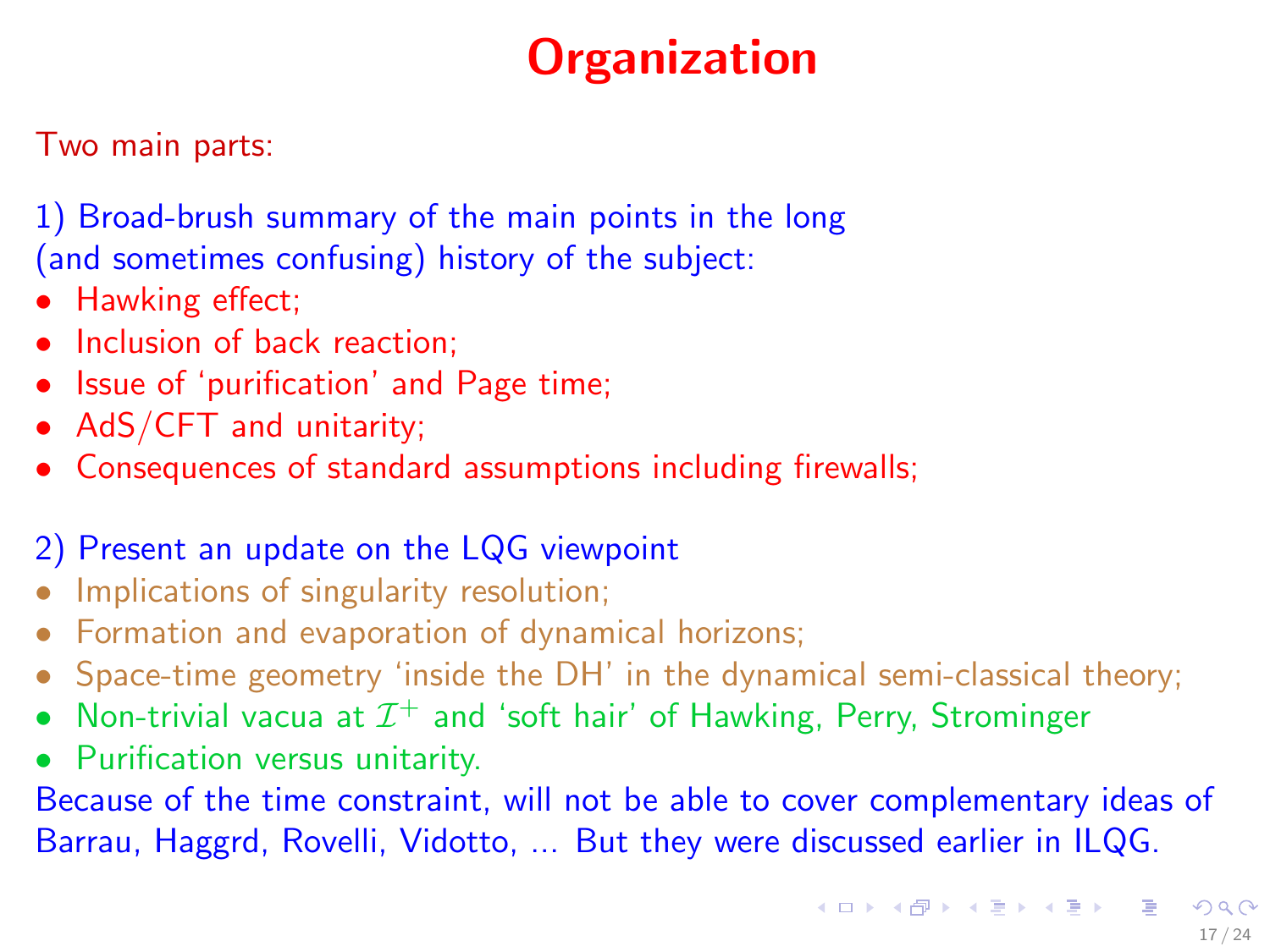# Infrared sectors and Purity at  $\mathcal{I}^+$

• Late time infrared sectors also feature in the recent proposal by Hawking, Perry and Strominger (HPS). Will make a small detour to explain my understanding of this point. Seems to be similar to the LQG viewpoint I have explained so far.

• Main point: at late times we have no radiation at  $\mathcal{I}^+$ . State normally assumed to be the Fock vacuum (i.e., if we evaluate it on late time observables, answer is the same as that in the Fock vacuum). But because of infrared problems, the quantum vacuum is in fact degenerate,  $|Q(\theta, \phi)\rangle$ , labelled by a complex functions on a  $S^2$ . (Explained on the next slide.)

• External field approximation: incoming state  $|0_{\rm in}\rangle$  on  $\mathcal{I}^-$ . Outgoing state  $|\Psi_{\rm out}\rangle=\sum_{i,j}A_{ij}|i\rangle_H\otimes|j\rangle_{\mathcal{I}+}.$  Density matrix  $\rho|_{\mathcal{I}^+}$  arises on tracing over  $|i\rangle_H.$ 

HPS Proposal for restoration of purity (in semi-classical gravity (?)/QG (??)): Incoming state  $|\Psi_{\rm in}\rangle$ ; Outgoing state  $|\Psi_{\rm out}\rangle=\sum_{i,j}B_{ij}\,|Q_i(\theta,\phi)\rangle_{\mathcal{I}^+}\otimes|j\rangle_{\mathcal{I}^+}$  on  $\mathcal{I}^+$  is entangled. Density matrix  $\rho|_{\mathcal{I}^+}$  arises on tracing over the 'vacuum modes'.

<span id="page-17-0"></span>Had there been no vacuum degeneracy, purity of  $|\Psi_{\text{out}}\rangle$  would not be possible if the modes  $|j\rangle_{\tau+}$  are due to Hawking radiation.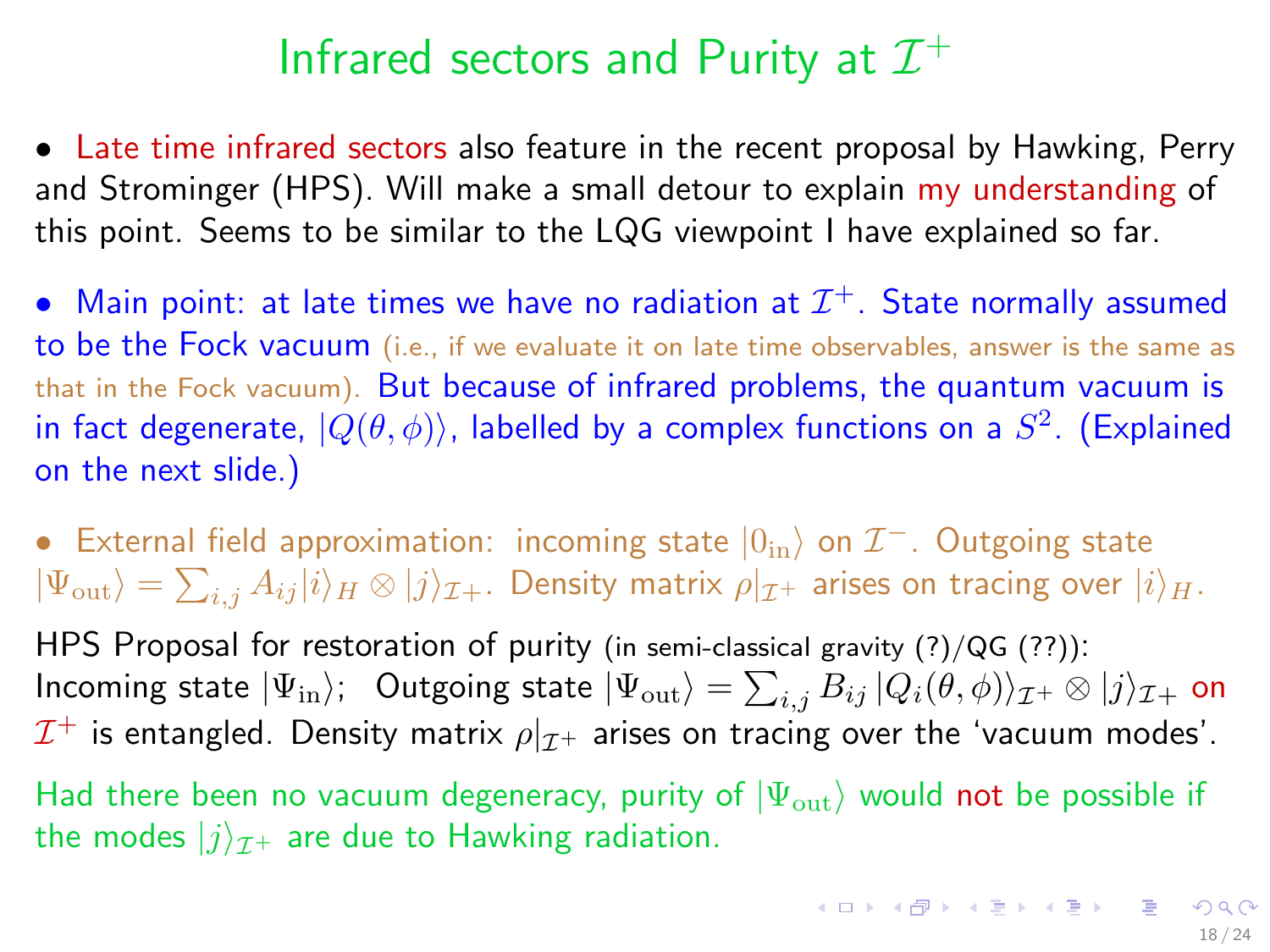#### Origin of the inequivalent soft vacua

 $\bullet~$  HPS have based their analysis on the interplay between geometry of  $\mathcal{I}^+$  and Ward identities (Weinberg's soft photon/graviton theorems) recently discovered by Strominger et al. (See also papers by Campiglia and Laddha.) But these sectors were derived in the GR literature in the 1980s using the algebraic QFT framework. I will now explain those results. (Details can be found in references given on the next slide.)

• Consider Maxwell fields  $F_{ab}$  in Minkowski space-time. Consider the shift automorphism  $\Lambda$  on the algebra of field operators:  $\Lambda(\hat{F}_{ab}) = \hat{F}_{ab} + \hat{F}_{ab}\hat{1}$  (where  $\hat{F}_{ab}$  is a classical solution). A is unitarily implemented on the Fock rep if  $\tilde{F}_{ab}$  has finite 1-particle norm and then  $U_{\Lambda}|0\rangle = |C_{\hat{F}}\rangle$ , the coherent state peaked at  $F_{ab}$ .

• But because of infrared issues, there are perfectly decent classical solutions  $\bar{F}_{ab}$  that naturally arise in the classical theory that do not have a finite Fock norm. Then we obtain a rep of the CCR which is unitarily inequivalent to the Fock representation.

 $\bullet$  The issue has a transparent description at  $\mathcal{I}^{+}.$   $F_{ab}$  is completely determined by its data at  $\mathcal{I}^+ \colon \mathcal{E}_a = F_{\underset{\leftarrow}{a}b}n^b$  . One finds:

 $||F||^2 < \infty$  iff  $q_a(\theta, \phi) = \int_{-\infty}^{\infty} du \, \mathcal{E}_a(u, \theta, \phi) = 0.$ Or, in the Newman-Penrose (NP) language,  $Q(\theta, \phi) = \int_{-\infty}^{\infty} du \ \Phi_2^0(u, \theta, \phi) = 0$ .

<span id="page-18-0"></span>Therefore, the infrared non-Fock sectors are labelled by  $Q(\theta, \phi)$ . Physically, this is essentially the difference between electric and magnetic '[cha](#page-17-0)r[ge](#page-19-0)[asp](#page-18-0)[e](#page-19-0)[cts](#page-0-0)[' at](#page-23-0)  $i^{\pm}_z$  $i^{\pm}_z$  [a](#page-23-0)[nd](#page-0-0)\_ $i^-$  .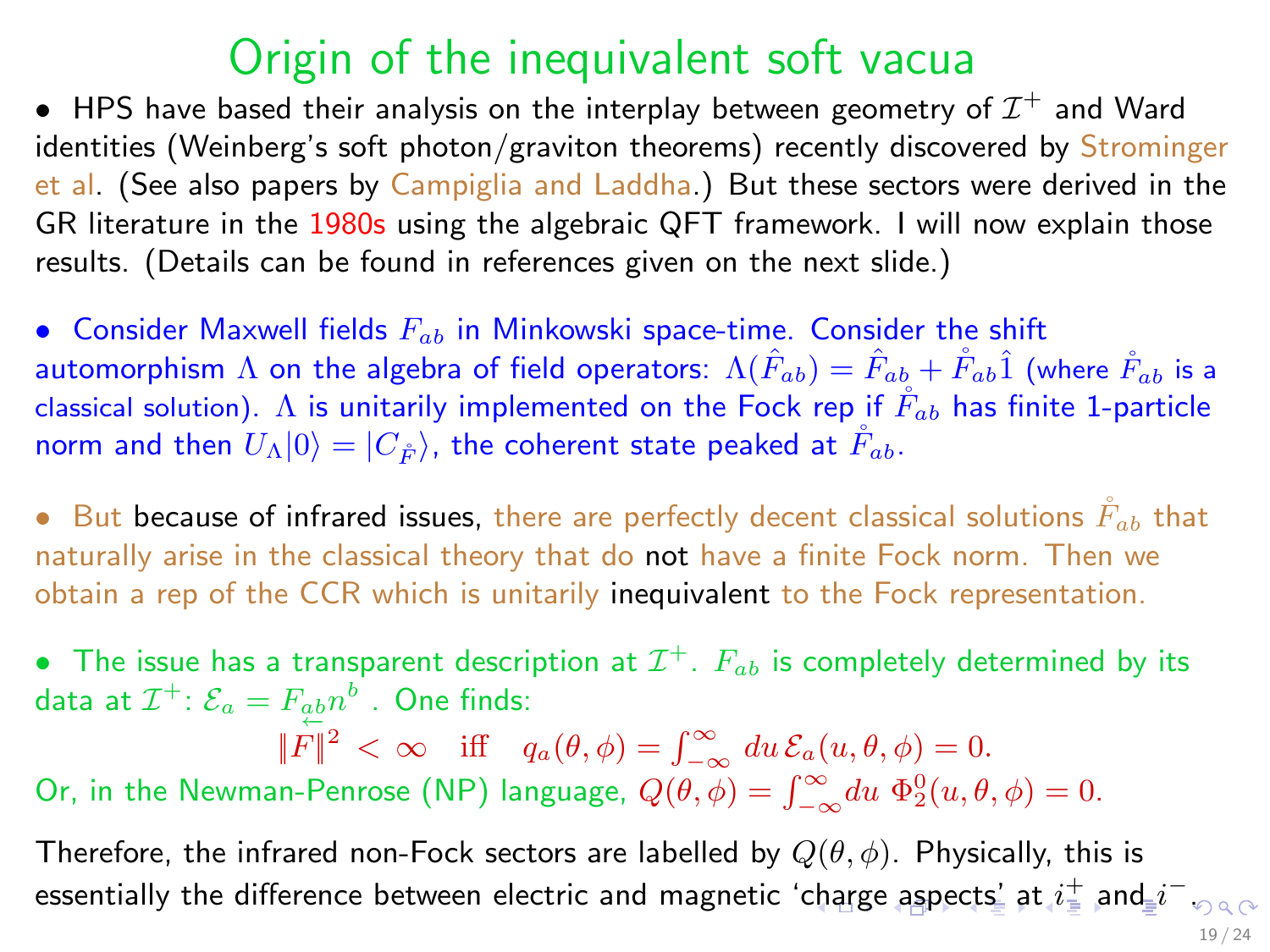## Soft vacua for the non-linear gravitational field

• The asymptotic quantization framework of the 1980s provides the Hilbert spaces of in and out states at  $\mathcal{I}^{\pm}$ . As in the Maxwell theory we have non-Fock representations labelled by the charge:  $Q(\theta, \phi) = \int_{-\infty}^{\infty} N(u, \theta, \phi) du$  or, in the NP notation,

 $Q(\theta,\phi)=\int_{-\infty}^{\infty}\dot{\sigma}(u,\theta,\phi)\,du=[\sigma]_{u=-\infty}^{u=\infty}\,(\theta,\phi)$ . Now the vacuum degeneracy is intertwined with the enlargement of the Poincaré group to the BMS group.

• These ideas were spelled out in the 1980s:

Radiative modes and Classical Vacua:

A. Ashtekar, Radiative degrees of freedom of the gravitational field in exact general relativity, J. Math. Phys. 22, 2885-2895 (1981).

A. Ashtekar and M. Streubel, Symplectic geometry of radiative modes and conserved quantities at null infinity, Proc. R. Soc. (London) A376, 585-607 (1981).

A. Ashtekar and A. Magnon, On the symplectic structure of general relativity, Comm.Math. Phys. 86, 55-68 (1982).

Quantization:

A. Ashtekar, Asymptotic quantization of the gravitational field, Phys. Rev. Lett. 46, 573-577 (1981);

A. Ashtekar, Quantization of radiative modes of the gravitational field, In: Quantum Gravity 2; Edited by C. J. Isham, R. Penrose, and D. W. Sciama (Oxford University Press, Oxford, 1981).

Summaries:

Detailed summary: A. Ashtekar, Asymptotic Quantization (Bibliopolis, Naples (1987));

<span id="page-19-0"></span>Main ideas: A. Ashtekar: Geometry and Physics of Null infinit[y, i](#page-18-0)n [t](#page-20-0)[he](#page-18-0) [B](#page-19-0)[ie](#page-20-0)[ri-Y](#page-0-0)[au](#page-23-0) [vol](#page-0-0)[um](#page-23-0)[e](#page-0-0) celebrating the GR Jubilee, arXiv: arXiv:1409.3816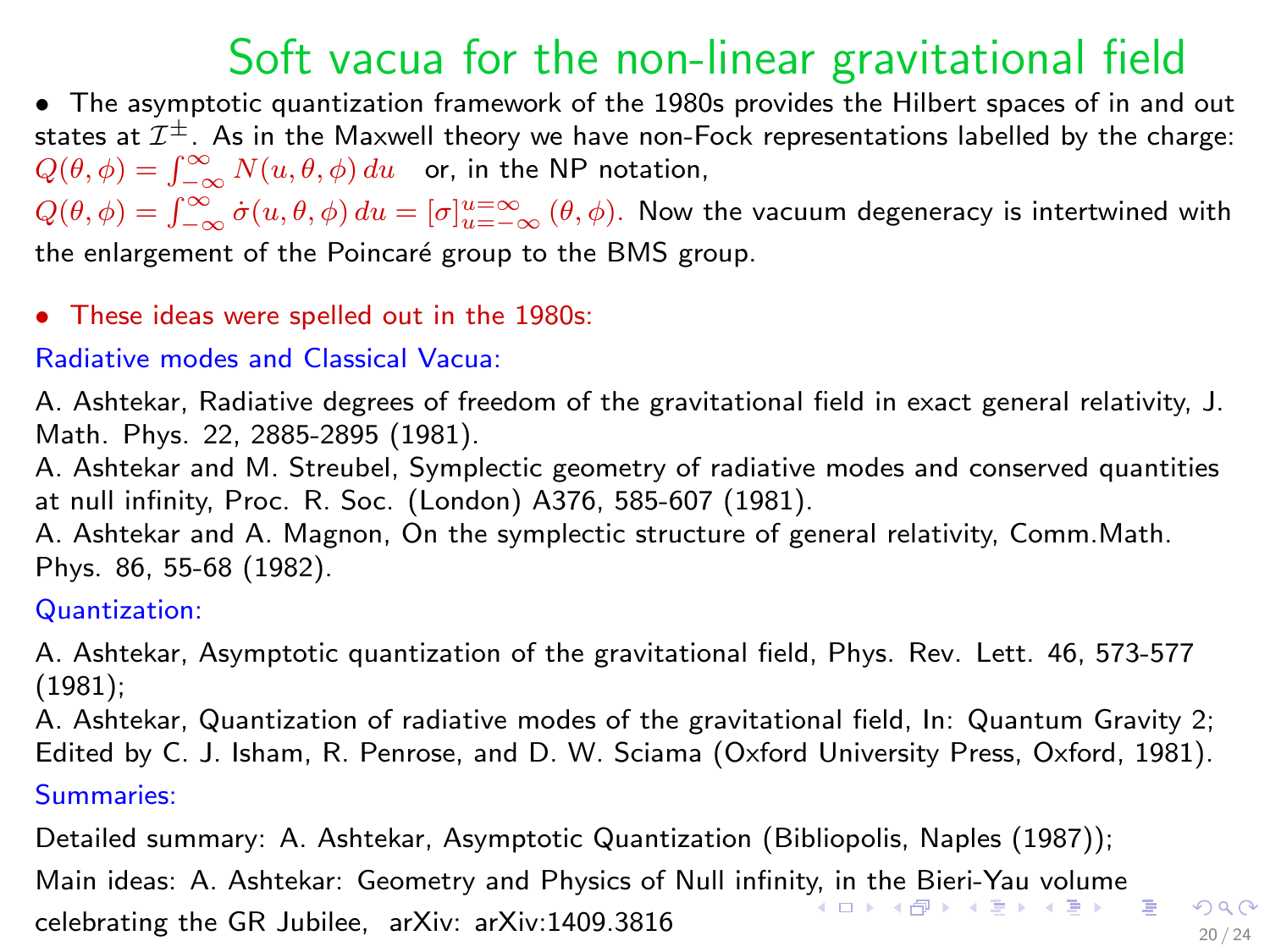

• Similarities: Note that the middle (HPS) Penrose diagram is similar to the first on the left (LQG) (and very different from the one on the right (earlier Hawking's proposal)). No singularity. No firewall. Seemingly thermal modes that reach  $\mathcal{I}^+$ at 'intermediate times' are correlated with the late time infrared/soft state.

<span id="page-20-0"></span>'horizon hair'. They call the diagram 'semi-classical space-time' but because there • Differences: But the 'horizons' in HPS seem rather mysterious since they are neither event horizons nor dynamical. Apparent differences in the notion of is no singularity, perhaps they mean what we call 'eff[ec](#page-19-0)t[ive](#page-21-0)[,](#page-19-0) [dr](#page-20-0)[e](#page-21-0)[sse](#page-0-0)[d'](#page-23-0) [sp](#page-0-0)[ace](#page-23-0)[-t](#page-0-0)[ime](#page-23-0).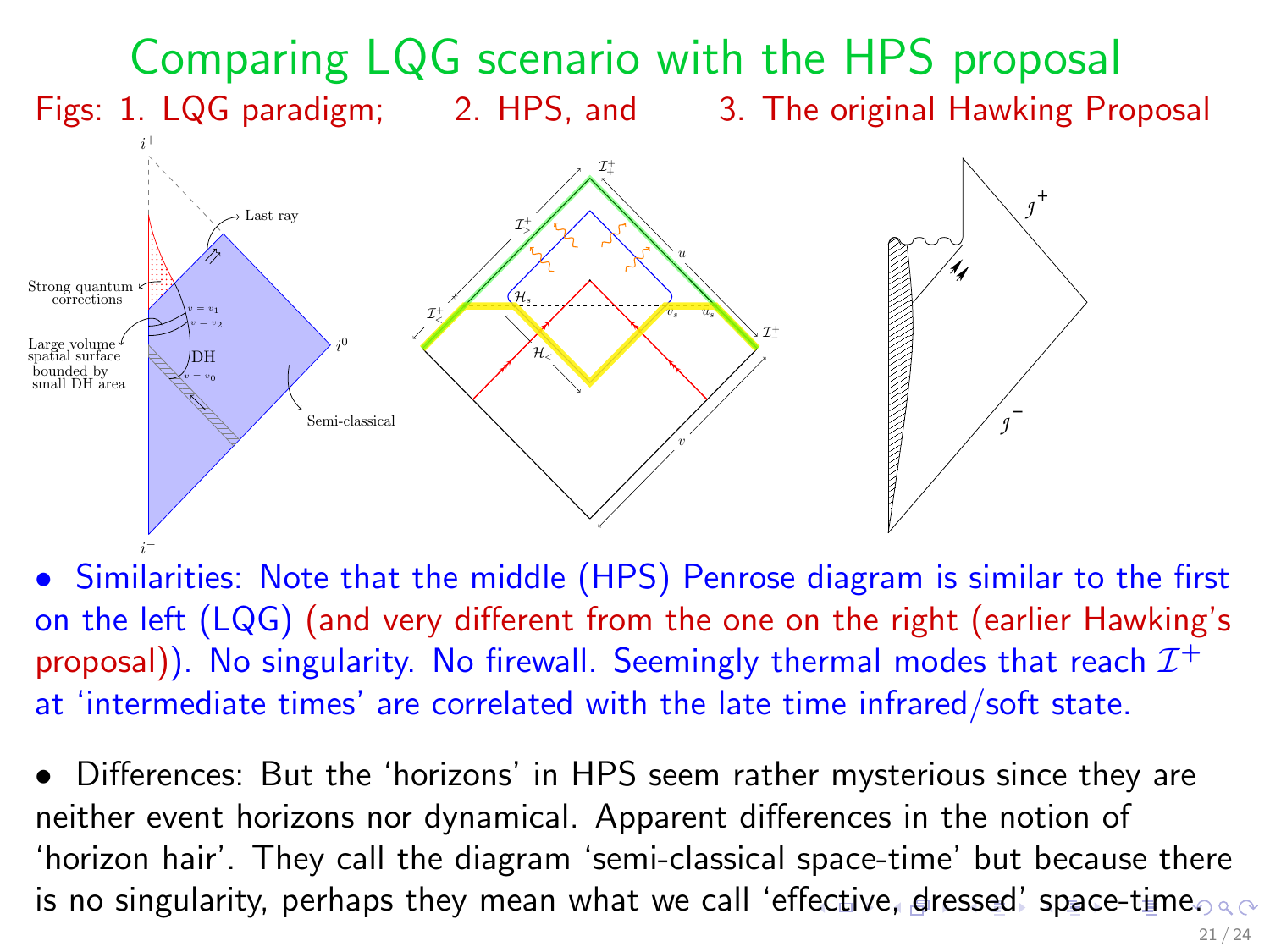## Purification versus Unitarity

 $\bullet~$  Purification refers to rendering the final state on  $\mathcal{I}^+$  pure. Unitarity is stronger. It implies that the map from the asymptotic Hilbert space at  $\mathcal{I}^-$  to  $\mathcal{I}^+$  is 1-1 and onto.

• suppose I make a BH by throwing in TV sets and you make it by throwing in books so that the classical BH has mass  $M$  and spin zero. The Hawking radiation will look the same at  $\mathcal{I}^+$  because it is determined by  $M.$  Therefore, **naively**, the purified states at  $\mathcal{I}^+$ should also look the same. But then dynamics would not be unitary!

• From our dynamical perspective, while in the classical theory the two BHs are spherical and have the same mass, the two DHs are quite different at first: their invariantly defined multipoles (AA, Campiglia, Shah) have distinct evolution in the dynamical phase. In the classical theory, these differences are registered at  $\mathcal{I}^+$  because there is a tight correlation between what happens to the DH geometry and radiation at  $\mathcal{I}^+$  (Jaramillo, Rezzolla et al). <code>This</code> information on  $\mathcal{I}^+$  is crucial for unitarity.

<span id="page-21-0"></span>• This point is often overlooked because one ignores classical dynamics prior to the thermal Hawking radiation. But the quantum state at  $\mathcal{I}^+$  will have this information from the earlier epoch, helping us to distinguish between the two ways the BH was formed, thereby playing a key role in ensuring unitarity.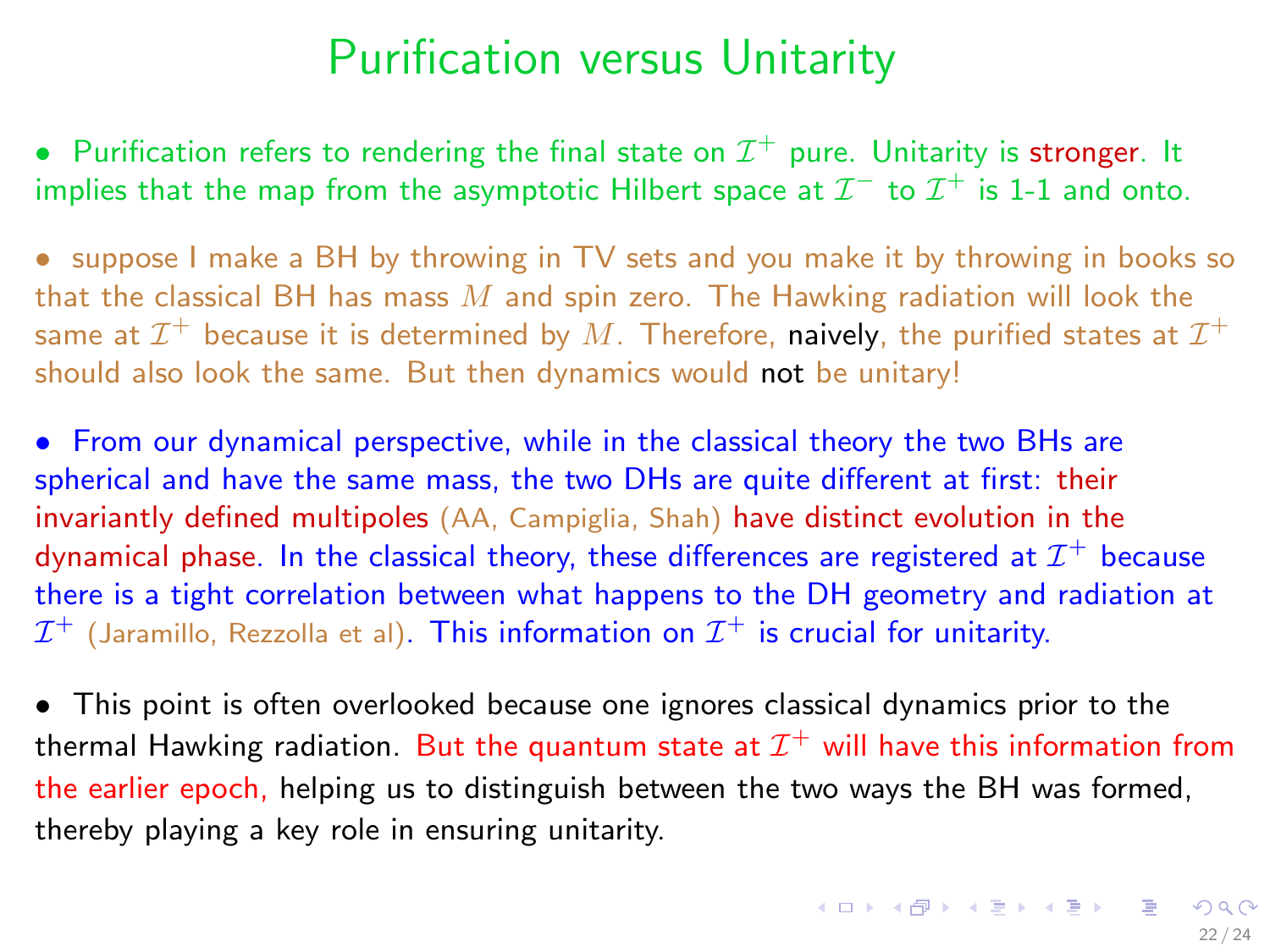# 3. Summary

- Thanks to advances over the past two years (Bianchi, de Lorenzo, Smerlak; Gambini, Olmedo, Pullin; Ori, ... ) we have significantly refined our understanding of the salient features of the quantum dynamics of BH evaporation compared to the 2004 paradigm (AA, Bojowald) and the detailed work on CGHS BHs in 2008-10 (AA, Pretorius, Ramazanoglu, Taveras, Varadarajan).
- The general scenario is that purification occurs after the semi-classical epoch. This violates a key (but often implicit) assumption in the firewall scenario. We have no solid reason to cast doubt on physics of semi-classical gravity during the phase when the BH is macroscopic.
- The information recovery requires very soft (i.e., infrared) modes but the semi-classical geometry 'behind the DH' has astronomically long necks to accommodate them. The importance of these soft modes opens a door for exchanging LQG and HPS type ideas, although so far the detailed relation is far from being clear.